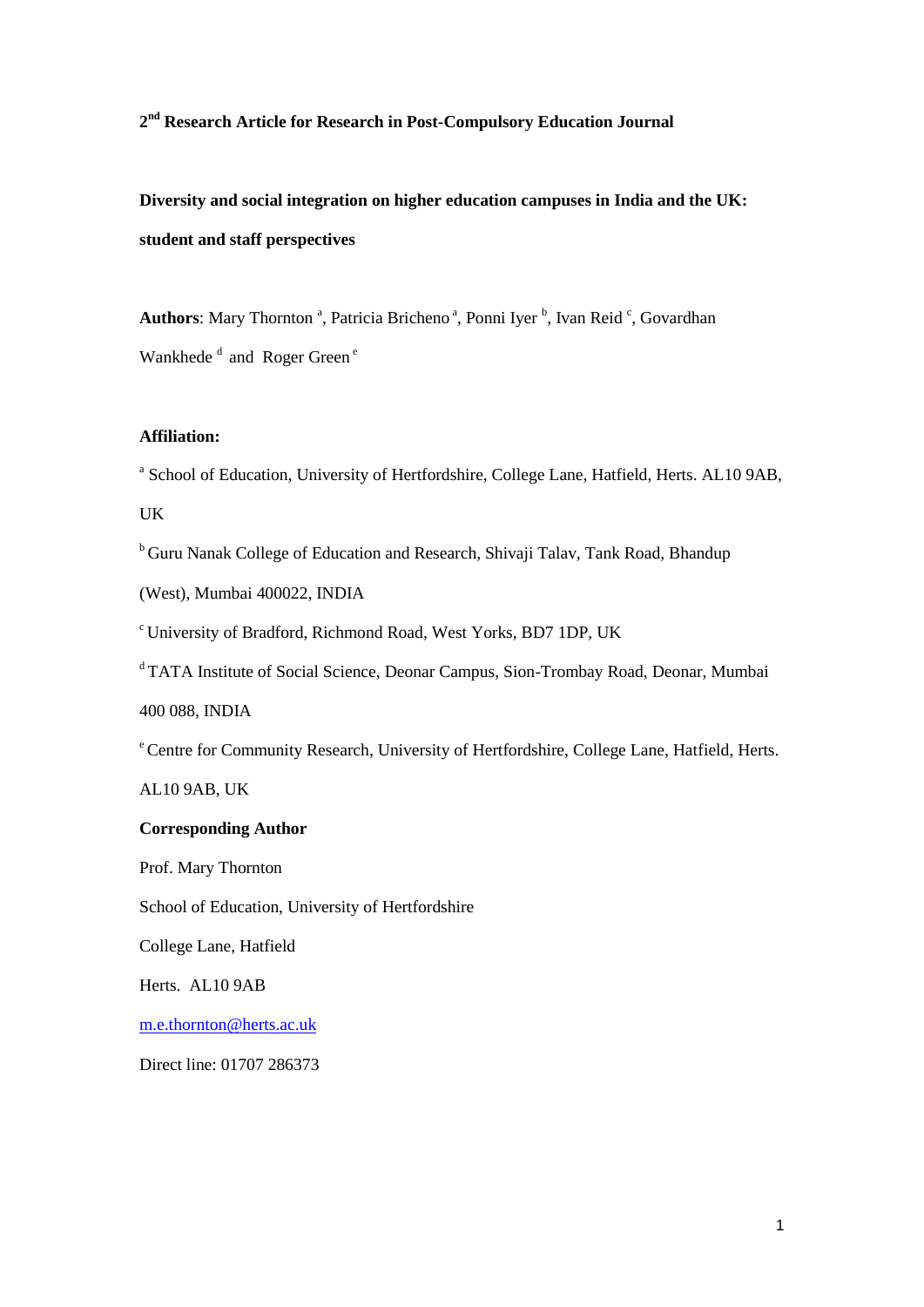### **Diversity and social integration on higher education campuses in India and the UK: student and staff perspectives**

#### ABSTRACT

*This paper reports findings from the first year of a UK-India Education and Research Initiative (UKIERI), "Widening Participation: Diversity, isolation or integration in Higher Education?" Over a three year period this project will explore issues of diversity and integration, social cohesion and separation, equality and discrimination as experienced by students and staff on higher education (HE) campuses in India and the UK. Initial findings suggest that separation of groups on the HE campuses studied is pervasive and ubiquitous. While some such separation may be for supportive reasons, convenience, or inertia, at other times it is due to overt discrimination on the grounds of race, region, nationality, caste, class, religion, age or gender. However, most respondents said that greater integration was both desirable and possible.* 

Keywords: higher education; diversity; integration; India; UK; widening participation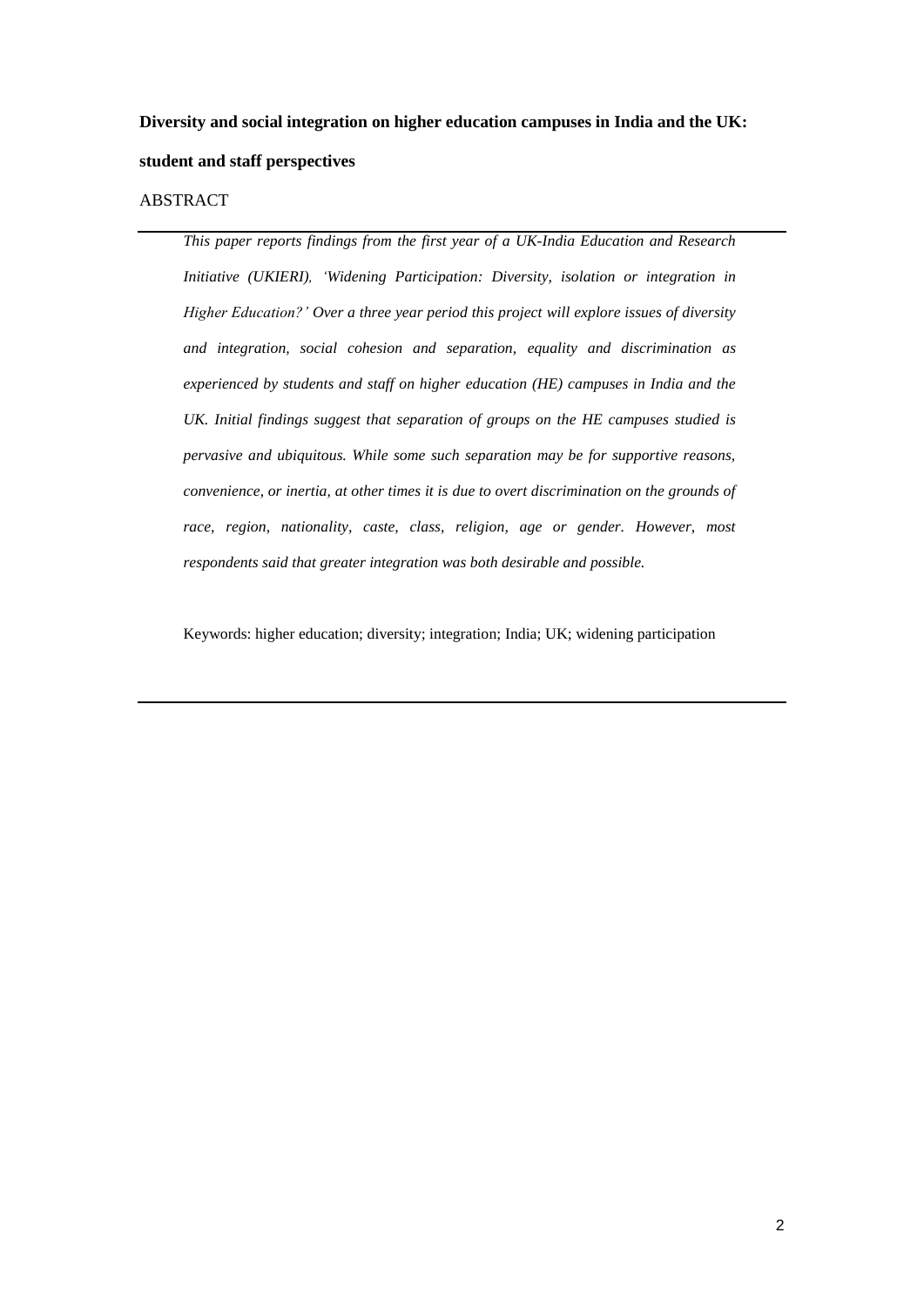**Diversity and social integration on higher education campuses in India and the UK: student and staff perspectives** 

### **Introduction**

This UKIERI-funded three-year collaborative research project on widening participation in HE, between academics in India and the UK, covers five different HE institutions, two in the Mumbai area of India and three in England. The project is primarily concerned with the experiences of diverse students and staff regarding equality and discrimination, community and separation within current market oriented and globalised HE environments. Its main aims are to explore issues of diversity and integration, social cohesion and separation, equality and discrimination as experienced by students and staff on HE campuses in India and the UK, especially from the perspectives of minority, under-represented and disadvantaged students.

The early stages of this research explored the ways in which staff and students experience integration, separation and potential discrimination on HE campuses. As Gundara (2000:90) notes, there may be

*"institutional customs, practices and procedures which overtly and covertly discriminate against students from racially and culturally different backgrounds."* 

Subsequent work focuses on institutional structures, mission statements, and effective targets and strategies for change that are indicated by the campus experiences of both students and staff.

### **Context**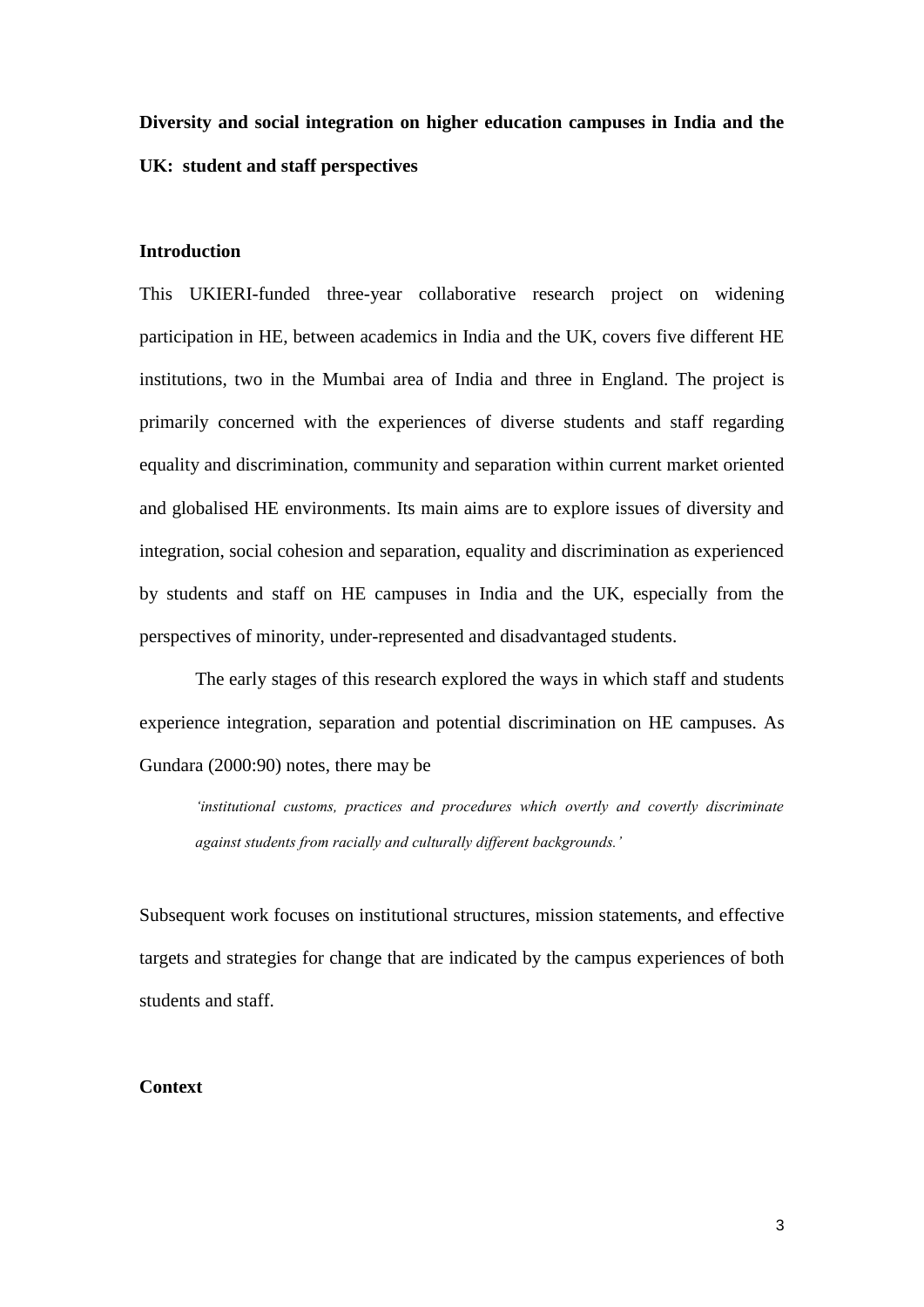There are similarities and differences between UK and India on equality issues in education but both countries share fundamental governmental concerns about improving access to higher education, inclusion of minorities and equality.

India"s constitution outlaws discrimination: between men and women, castes, regions and religions. It's chief architect, Ambedkar, dalit by birth and Buddhist by conversion, spent much of his life fighting against caste discrimination and for the rights of women (Keer, 1971). He was one of the first untouchables to go to university, and this occurred in the city of Mumbai (formerly Bombay), the location of our responding HE institutions. Ambedkar championed the introduction of reservations in Indian schools, colleges and workplaces for Scheduled Castes (SC) and Scheduled Tribes (ST). This policy continues today, 60 years on, despite at the time being considered a temporary measure to eradicate socio-economic inequalities, and to build a secular society with a common social code based on social democracy (Keer, 1971).

Indian National Plans for Education (NPE) focus on "equality, common culture and national integration", and position education as a vehicle for change, yet the social distance between rich and poor, different castes and rural and urban populations remains large (Joshee, 2003:286). The caste reservations system was extended to 50 per cent in 1989 and resulted in massive protests by general category students and their families, and was resolved only by the further expansion of HE places available for those students as well (Nilekani, 2008:332). While official policies seek a cohesive and equitable common culture amongst India"s diverse population differences persist, most commonly in language, religion, region, caste and class. Rapid expansion of the Indian economy over recent years has led to a growth of individualism amongst the young that does not lend itself to "service to the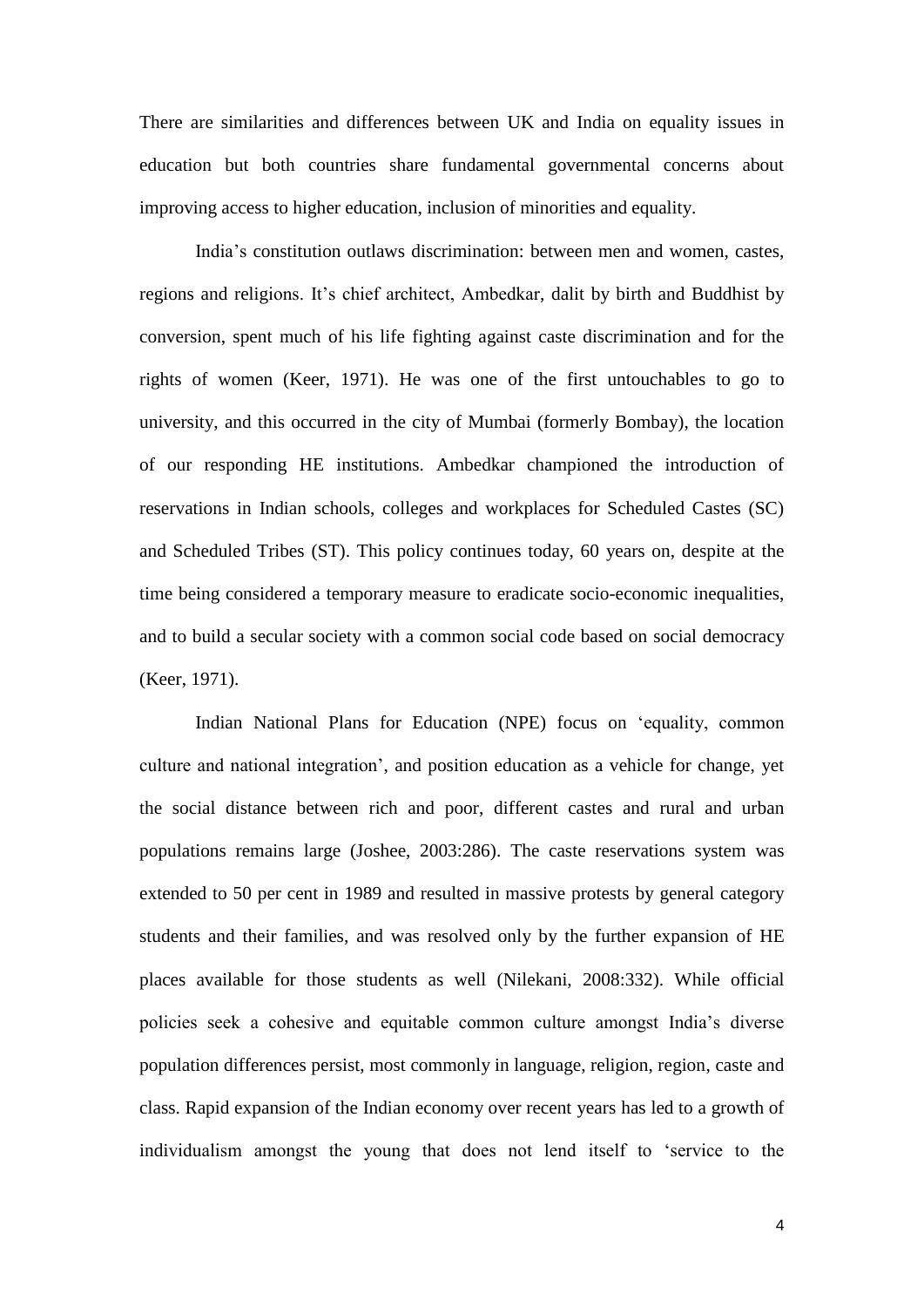community" (Joshee, 2003:288), a core element of India"s NPE"s. Hindu revivalism under the BJP (Bhartiya Janata Party) does not help either. Gundara (2000:166) argues that by privileging Hindu discourse the BJP has "helped undermine the secular polity of the last decade", and that this also undermines the secularity of Indian education.

The Indian HE sector has undergone rapid expansion in recent years, with 214 universities, 38 deemed universities and 9703 colleges functioning in 2008 and many more to follow. India"s eleventh five year plan has recently increased spending on education from 7.7 per cent to 19 per cent of the budget, and raised HE expenditure to just over 1 per cent of GDP (Nilekani, 2008:341). This is important since student fees account for just 5 per cent of Indian HE budgets.

Despite lacking a written constitution the UK has extensive equal rights legislation, individual freedom and democratic values (House of Commons, 2008) in many ways similar to those of India, although positive discrimination in favour of minority or disadvantaged groups, such as India"s reservations system, is against the law. Higher education in the UK has expanded rapidly over the past 30 years: from an elite system available to perhaps 10 per cent of the population, the proportion of 18 to 30-year-olds going into higher education has now reached 44% with a government target set at 50% by 2010 (DfES 2003). Unlike India, this expansion has been funded by shifting many of the costs of HE from the state to students, from maintenance grants to fees and loans, although there remain means tested grants and bursaries for the most needy (DfES 2004). Whilst UK government policies promote wider access to HE there remain significant differences in access and outcomes for minority, disadvantaged and under-represented groups (e.g. Bowers-Brown, 2006). There has been a steady increase in the number of international students: with recruitment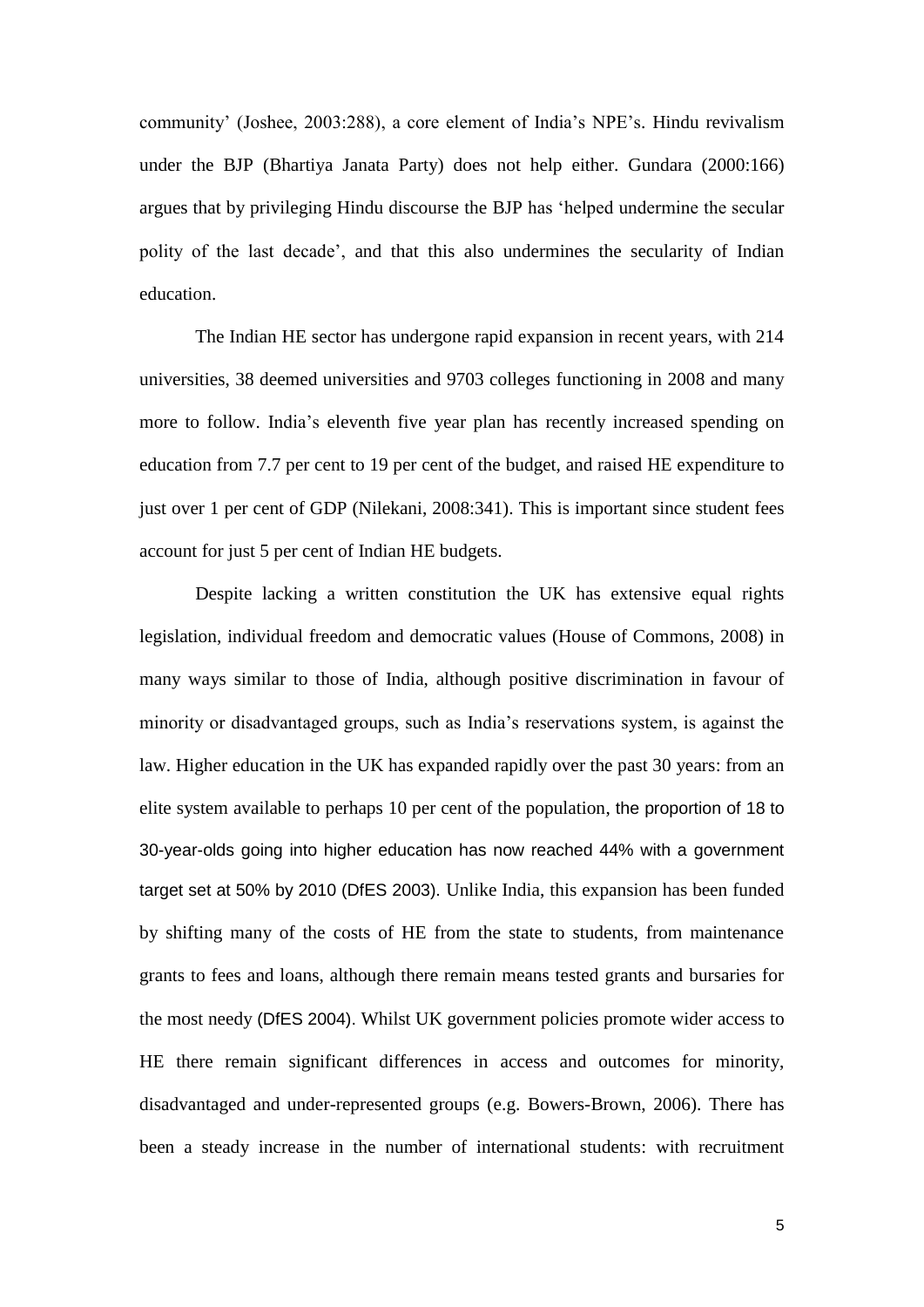targets set since 1999, and UK universities have become increasingly dependent on international student fee income to supplement state funding (Lunt, 2008). Now more than 8% of the total income of UK universities comes from international (non-EU) student fees (Ramsden, 2008).

What individual HE institutions in both countries share is the challenge of turning equality and diversity principles and policies, ubiquitous in their mission statements, into effective practice.

#### **Rationale**

Our starting point, as sociologists and educationalists, was that for students to develop and grow in social and academic HE contexts that are increasingly international, multilingual, global, multicultural and interdependent, it is necessary for them to acquire, and appreciate possession of, intercultural skills and knowledge. To this end it is important that HE participants and their institutional environments model academic and social interactions that support the integration of diverse, disadvantaged and minority groups and promote social cohesiveness.

"*The cultural diversity of the modern university provides us with rich opportunities to learn about each other. Such learning cannot only prepare students to cope in a world that is multicultural and interdependent (OECD, 2004) but can also ensure that academics operate beyond local and national perspectives."* (Hyland et al, 2008:3)

Unfortunately, this is rarely achieved (Hyland et al 2008). Our own informal observations on HE campuses suggest extensive and continued separation of different groups of students, and that opportunities for cross-cultural/ intercultural learning are being missed.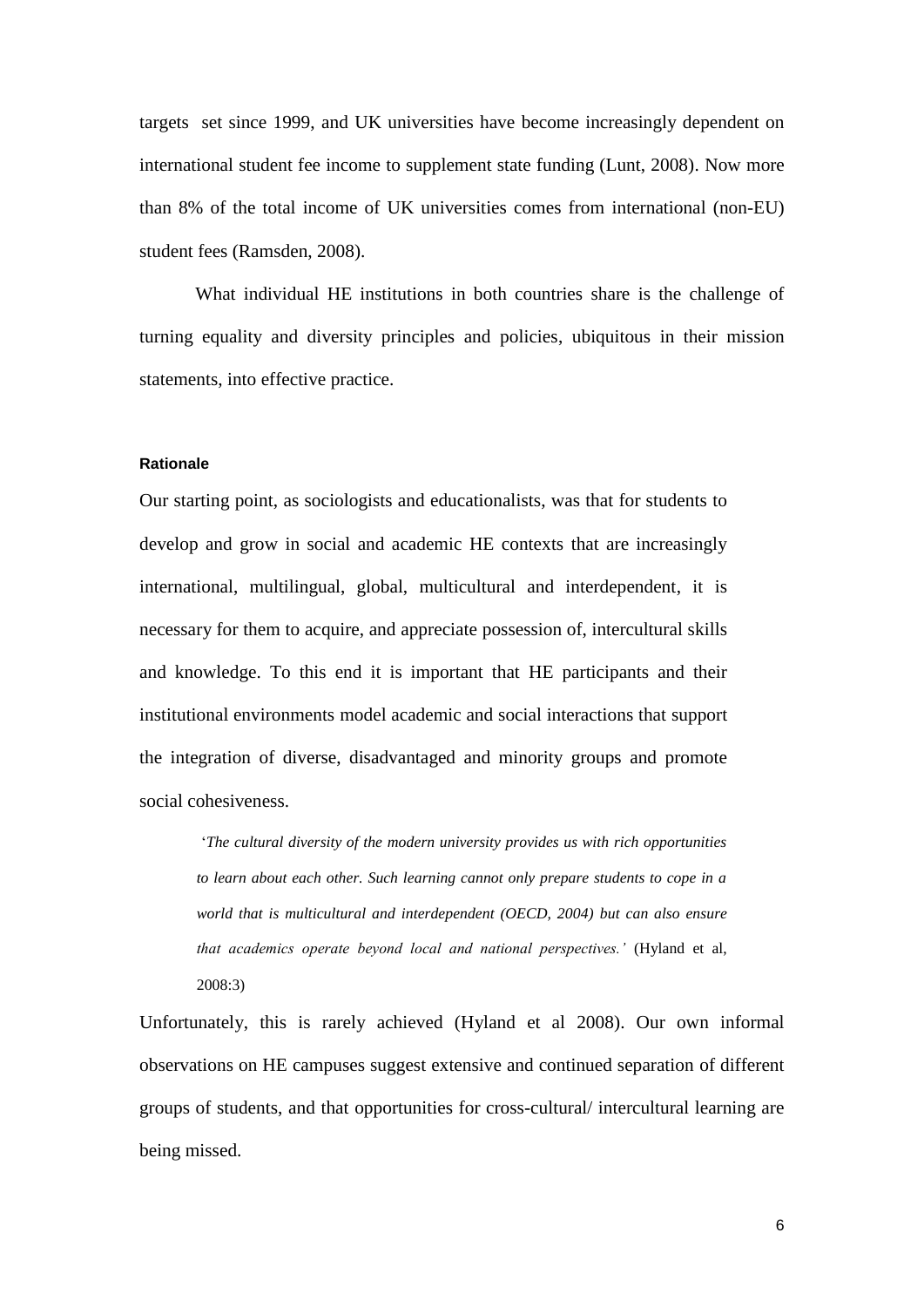The development of work-related intercultural skills is an important function of HE, but, we believe more importantly, HE is also about enhancing social justice through greater knowledge, understanding and respect for similarities and differences between people with different backgrounds, experience and cultures, and treating them all as equally important. In other words, there is a moral as well as a practical purpose to education. Giroux (2005) amongst others notes "the civil obligations of the academy', and that pedagogy is a 'moral practice'. He argues that educators must:

*"… defend critical education, help students come to terms with their own power as individuals and social agents, and reclaim those non-market values such as caring, community, trust, conviction and courage that are vital to a substantive democracy"* (*Giroux, 2005:3)*

Moral arguments such as Giroux"s support the promotion of intercultural learning in HE, for non-economic related reasons. We take the view that intercultural learning is particularly important for home-based, majority or "traditional" HE students, whatever their racial and social origins, backgrounds or past experiences, not least because socalled "international", minority and "non-traditional" students are, by definition, already doing it, by immersing themselves in educational systems and cultures with which they are unfamiliar.

The lack of integration on HE campuses, between students from diverse cultures, backgrounds, races and religions, is evident in the literature (UKCOSA, 2004; Carroll and Ryan, 2005: Hyland et al, 2008; Deakins, 2009). Disadvantaged, minority or under-represented students are recorded as feeling marginalised (Read et al, 2003), isolated (Furnham, 1997; Daniel, 2009), invisible (Coram, 2009) and excluded (Hockings et al, 2008).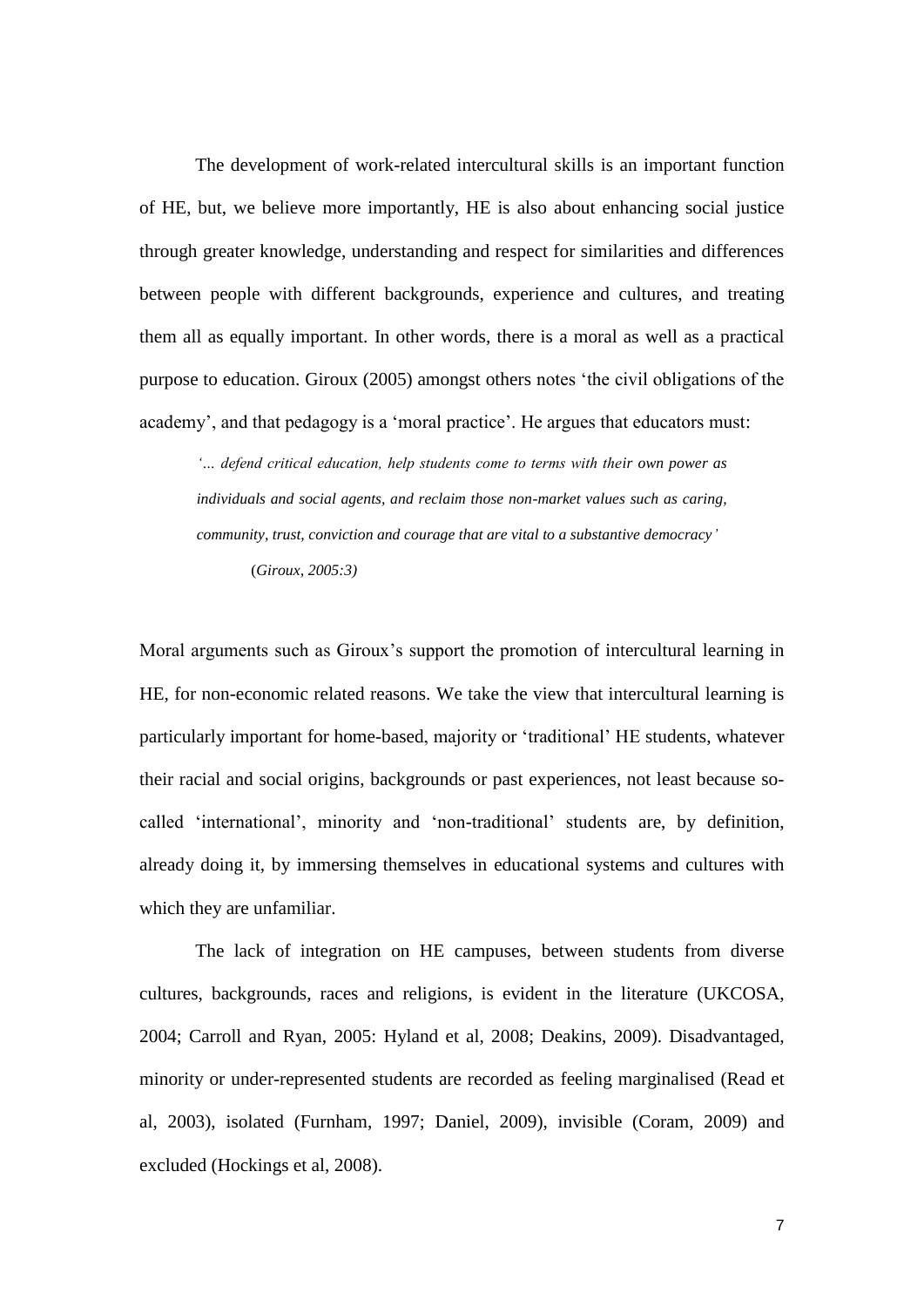Such experiences can derive from discrimination or mistreatment on the basis of group differences, such as skin colour, religion, nationality, gender etc. but they are also exclusionary and harmful in terms of individual"s feelings of equal worth and belonging, of being treated with equal respect and of being valued as members of the shared HE community. These students can feel powerless, like outsiders in a strange place, and even that HE is not the right place for them to be.

While there has been relatively "little research into the complexities of intercultural encounters and communication' in HE environments' (Daniel, 2009; Hyland et al, 2008:6; Pelletier, 2003) there is a substantial body of work regarding the experiences of different groupings of students (for example, Quinn, 2003, on women; Reay et al, 2005, and Archer, 2000, on class; Mirza, 2005, Bailey, 2003, and Panesar, 2003 on race and ethnicity; Wankhede, 2002, on caste; Pickerden, 2002, and Ahmed, 2001, on religion; Thomas and Quinn, 2007, on first generation entrants; Borland and James, 1999, Riddell, Tinklin, and Wilson, 2005, and Hall and Healey, 2004, on disability; Bowl, 2003, and Tett, 2004, on mature ethnic minority students).

There are many ways in which groups form, and the criterion of membership varies too. Students in groups that can be classified according to nation, race, first language, sex and age, for example, are omnipresent in both social and academic locations on many HE campuses. As Hyland et al (2008:1-2) note, we have a long way to go "in encouraging some students to break out of their familiar cultural groups to socialise cross-culturally".

It is indeed common, if not inevitable, in education as in wider society, that 'like gravitates towards like'. Bloom (2008: 42), reporting a study of 1500 secondary school pupils, notes that while school friendship groups were more diverse than outof-school ones, "Friendship circles were clearly divided by sex", and that "Most pupils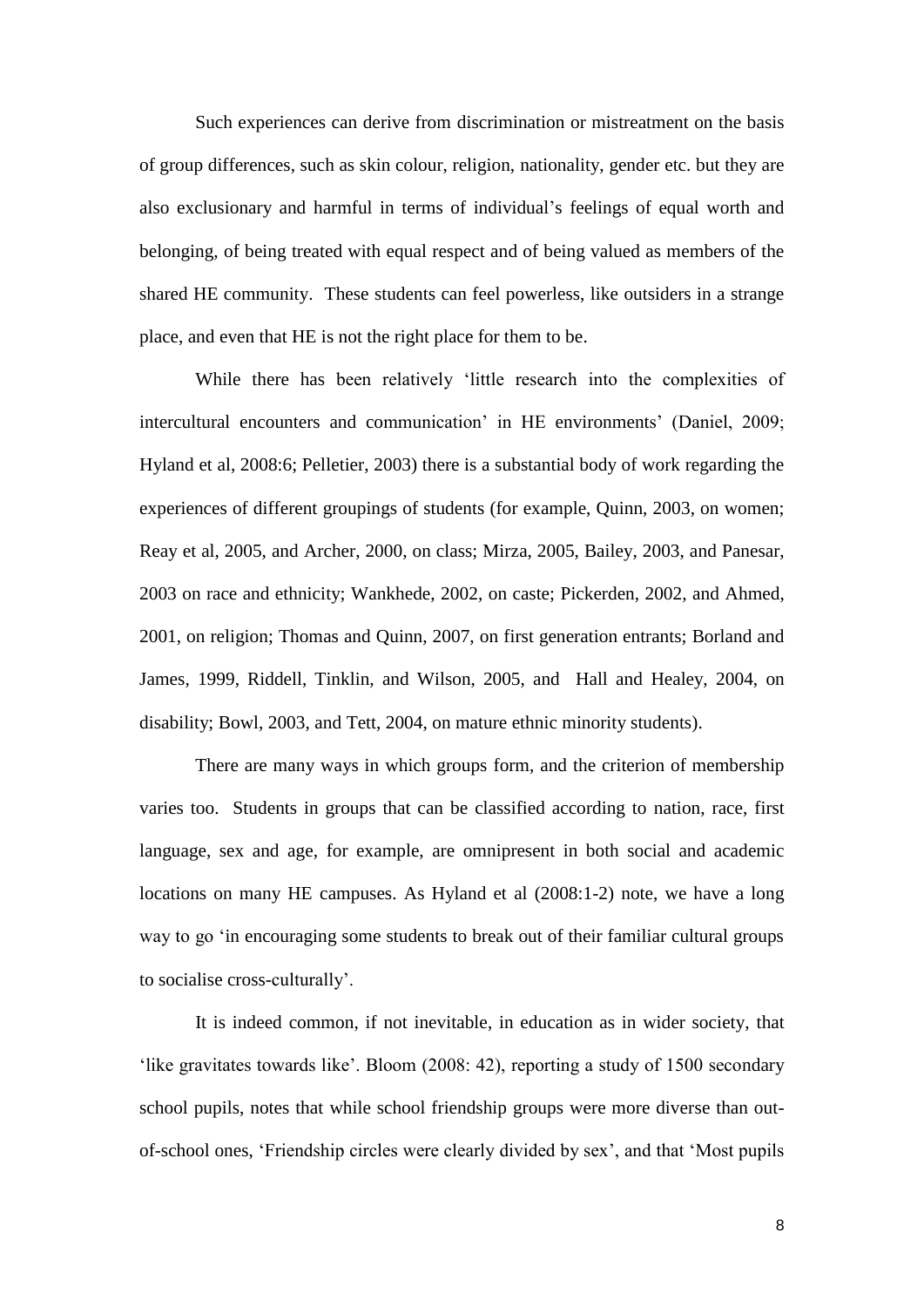prefer to spend time with people from the same ethnic group'. Hyland et al's (2008:21) HE research parallels these findings; it identified ""cultural cliques", where similar cultures and nations had a tendency to socialise together…. because it was easier to do so'.

" ...*it"s not about rudeness or about people disliking each other, it"s just the natural groups that people tend to form with people from their own countries." (Home Student,* Hyland et al, 2008, 21*)*

Where students (and staff) share cultural histories, values, experiences and expectations, not to mention language or religion, it is understandable that they would gravitate towards each other, but it should not be to the exclusion or detriment of others or their own education and social experiences.

However, when groups act and present themselves to others in mono-cultural groupings they can be seen as representative of others with similar or the same characteristics. This can lead to stereotyping (positive or negative) especially if there are no counter representatives or inter-cultural encounters that might challenge simplistic stereotypes and demonstrate the more realistic complexity and diversity that exists within groups as well as between them. Mono-cultural groupings mask the complexity of their group members identities, their individual differences and what are likely to be their genuinely hybrid identities.

The literature suggests that intercultural mixing, learning, understanding, competence and communication frequently do not happen despite the opportunities afforded within HE (Ledwith and Seymour, 2001; Carroll and Ryan, 2005). As Hyland et al (2008:5) note, it requires "effort being made by learners and teachers to effect such a process', that there is a need for some facilitation, perhaps even engineering, through the incorporation of intercultural learning and mixing into the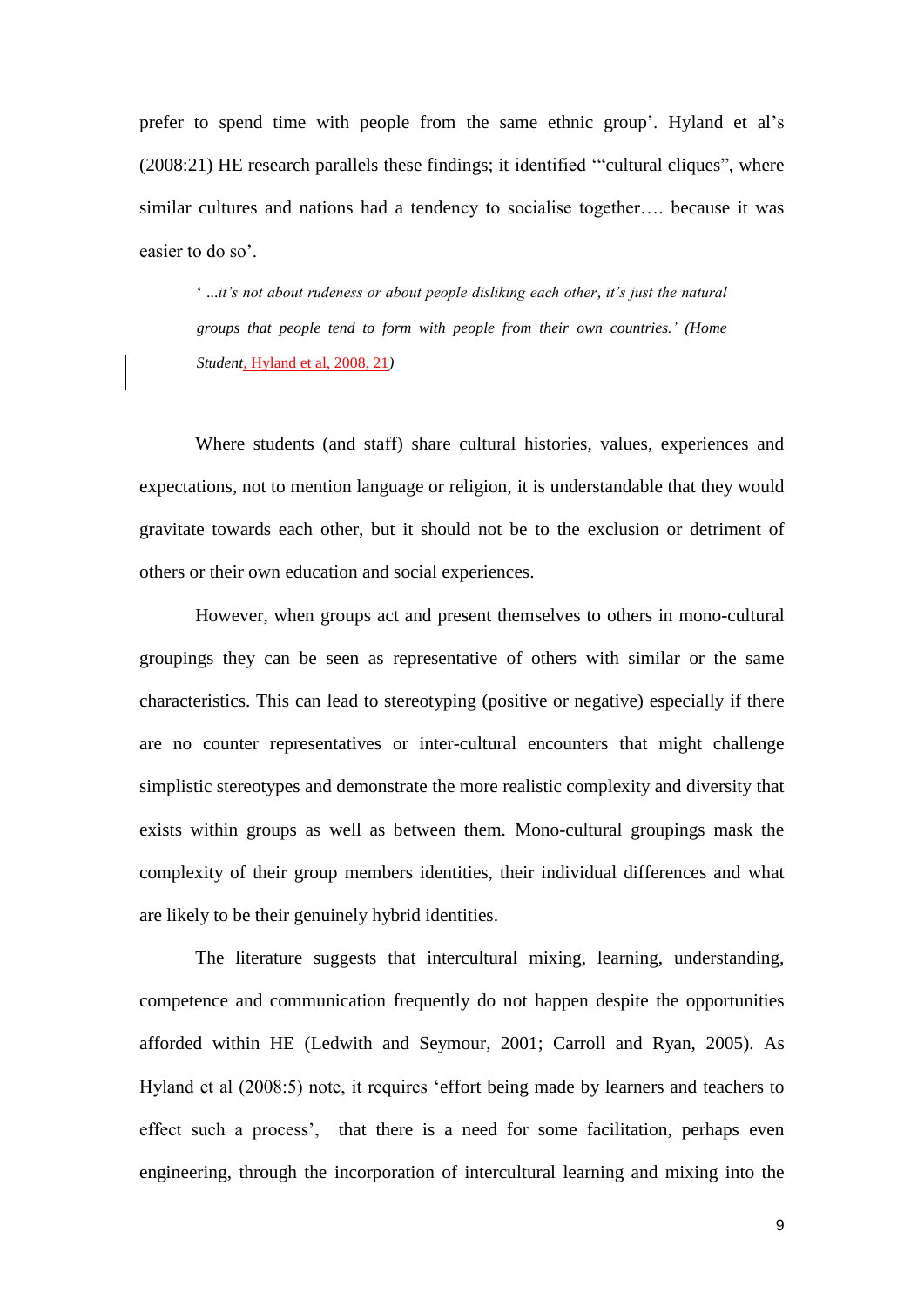structures, functions, content and pedagogy of HE provision, both academic and social.

*"Academic institutions… may need to take measures which diminish cultural distances between different groups and improve institutional access for students from the marginalised groups." (Gundara, 2000:88)*

We adopt a socio-cultural rather than psychological or therapeutic approach hence our location within a social-constructivist perspective (Moore, 2000). This perspective allows us to develop and enhance our understandings of aspects of the HE environment that impact upon individuals and their dispositions, and which shape (not determine) their reactions to the human diversity that they encounter on campus. It facilitates our understanding of their perceptions, and our ability to explore the relationship (or not) between these perceptions and individuals actual actions, reactions and interactions in HE.

#### **Sample**

Five HE institutions are involved in this project, two from India and three from the UK (see Table 1, below). In the first phase data were obtained from just four HE institutions due to difficulties in obtaining willing respondents.

### (table 1 here)

The participating institutions were chosen because of their accessibility, but they also represent some important and contrasting features of HE institutions in India and UK and thus enable access to a range of potentially different experiences on campuses. Both Indian institutions are located in the suburbs of Mumbai, India"s commercial heart and most populous cosmopolitan city. Untypical of India as a whole their location does however provide an insight into experiences of diversity and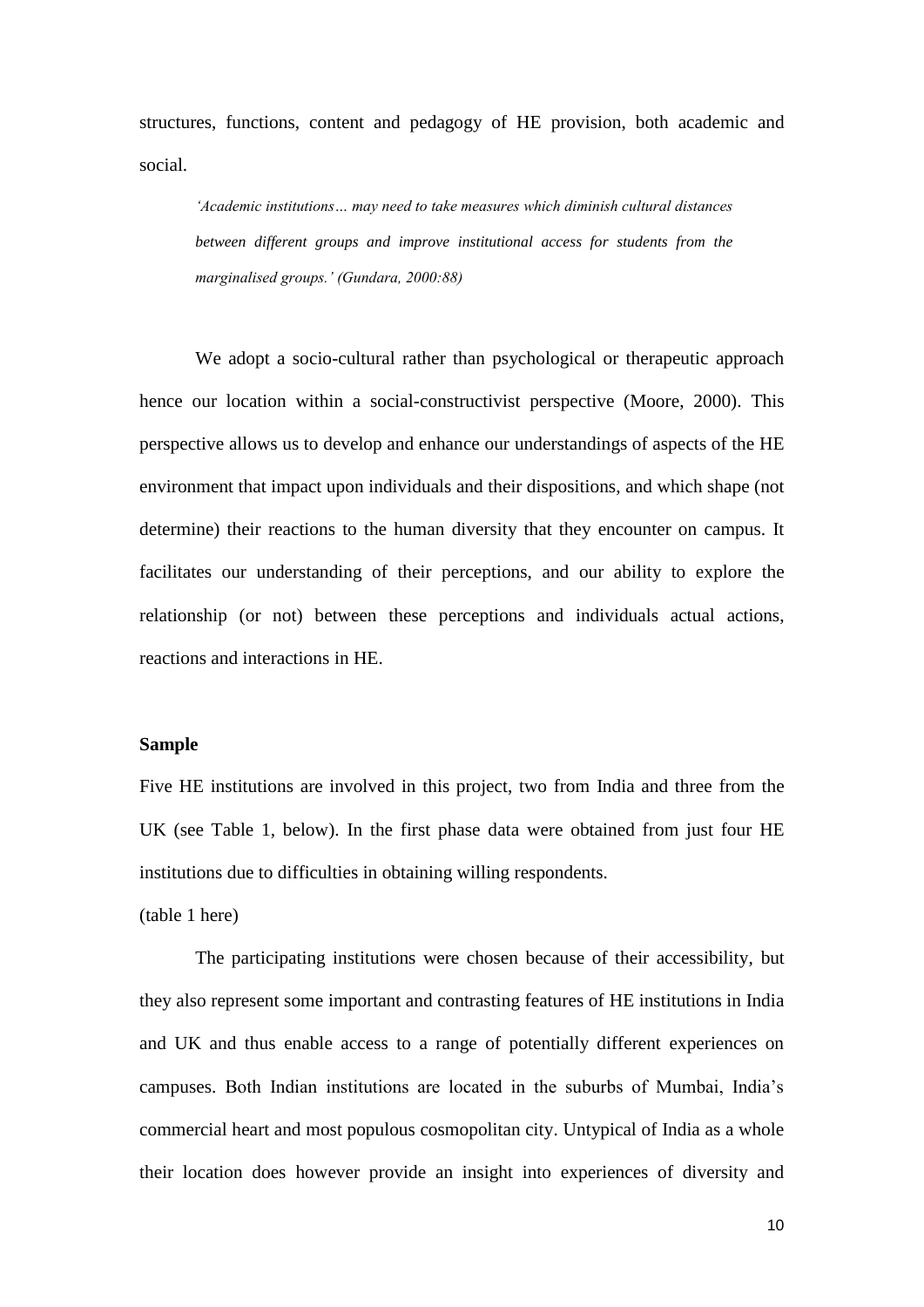integration in a relatively affluent region that is economically vibrant, outward facing and subject to substantial inward migration from other Indian states. One is relatively large and diverse, the other relatively small and specialised, both have 50 per cent reservation quotas: the larger one based on caste, the smaller one based on region.

The UK institutions are more spread out, two in the north of England, one in the south. All three are located in urban conurbations, two in major cities, one a large town; two have a broad mix of courses and highly diverse student populations despite one being a chartered university and the other a former polytechnic; the third and smallest institution, is more specialised and, like its Mubai counterpart, is based on a religious foundation. Whilst in no way representative this sample did enable us to access campus experiences regarding diversity and integration across a range of different types of HE institution in both countries.

#### **Methodology**

Students and staff, in each institution, were initially invited to keep a record (written and photographic, over four weeks) of their experiences on campus in social and academic contexts. They were asked to record what they felt were significant or informative events in relation to student and staff diversity. Ninety record keepers were sought but not readily acquired. Difficulties in obtaining respondents for projects concerned with diversity, equality and integration have been acknowledged by others **(**McDowell and Marples, 2001; Pelletier, 2003; Johnston, 2007; Hyland et al, 2008).

To gain the necessary sample supplementary and alternative methods were adopted, whilst at the same time retaining and including data gained from the successfully recruited diarists. In effect we adopted a mixed approach (encompassing the use of different and additional research tools). Focus groups and group interviews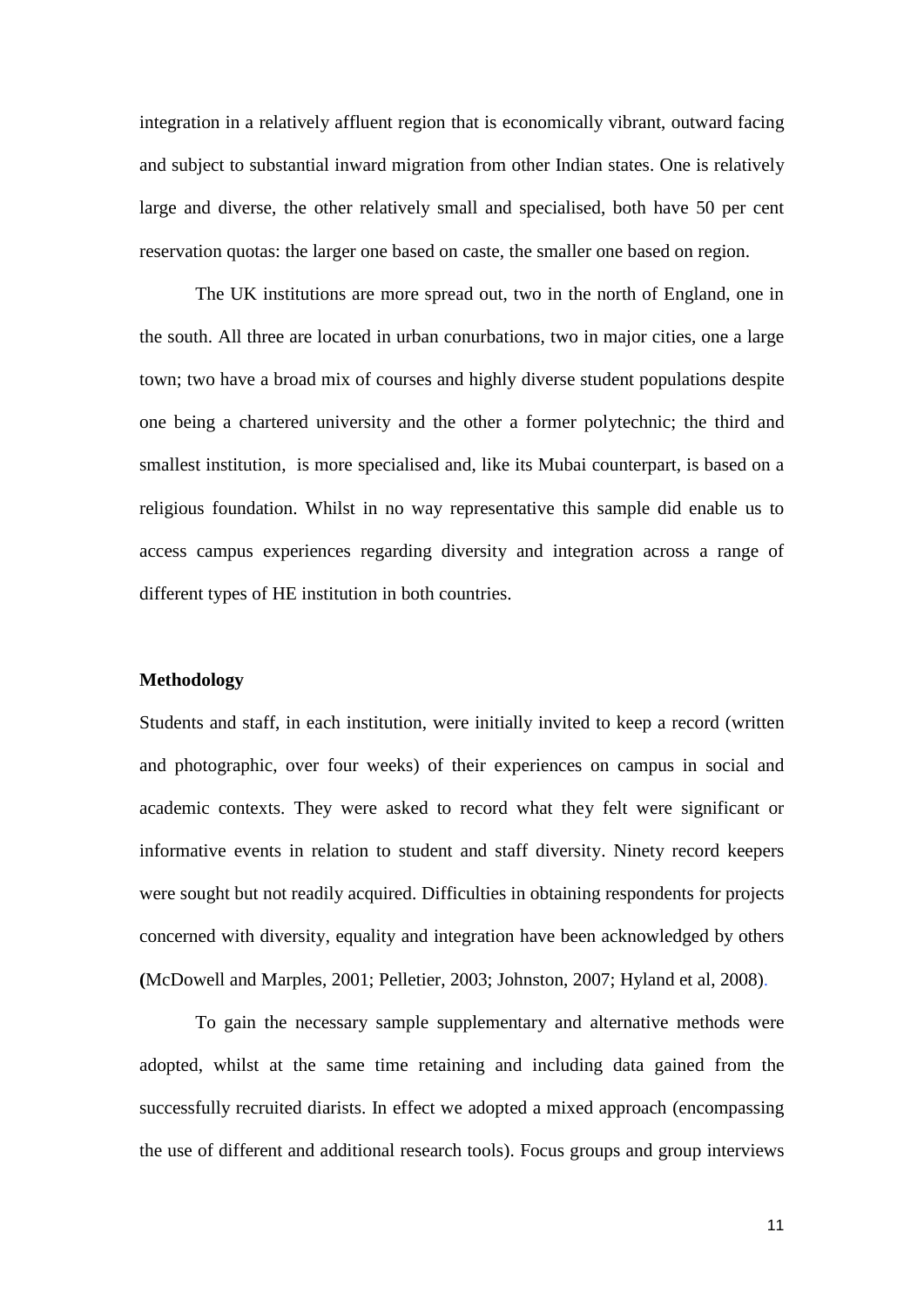plus some individual interviews (see Appendix 1) were offered where there had been few diary respondents (all HEs bar SHEC) and our target sample (90) was virtually achieved: ultimately 88 respondents were recruited for the first phase of our research (of which three data sets were incomplete or not relevant: see Table 2 below).

#### (table 2 here)

The focus group/ interview questions (Appendix 1) reflect the guidance offered to diarists, and sought to access respondents experiences on campus, in social and academic settings, in relation to student and staff diversity. By including informal as well as formal campus experiences we sought insights into any aspects of HE institutional environments that might inhibit or enhance the integration of diverse groups of students (Tinto, 1993), and the intercultural learning experiences thus afforded to them. Such insights could be used to guide and inform institutional and pedagogic strategies for change.

Despite not being as originally planned, our adoption of a mixed methods approach can potentially be viewed as a strength. The additional methods facilitated access to a wider range and increased number of potential respondents through a mix of random and purposeful sampling. In addition, variation of methods enabled us to avoid over reliance on "joiners" who could potentially bias the sample (Johnston, 2007). Interestingly, the initial sample of diarists were found not to have substantially different views from those involved in the subsequent focus groups and interviews. The themes and issues that run through each data set are strikingly similar.

### **Initial Findings**

Our data suggest commonality of experience amongst academics, support staff and students, in both the Indian and UK HE institutions studied, regarding diversity and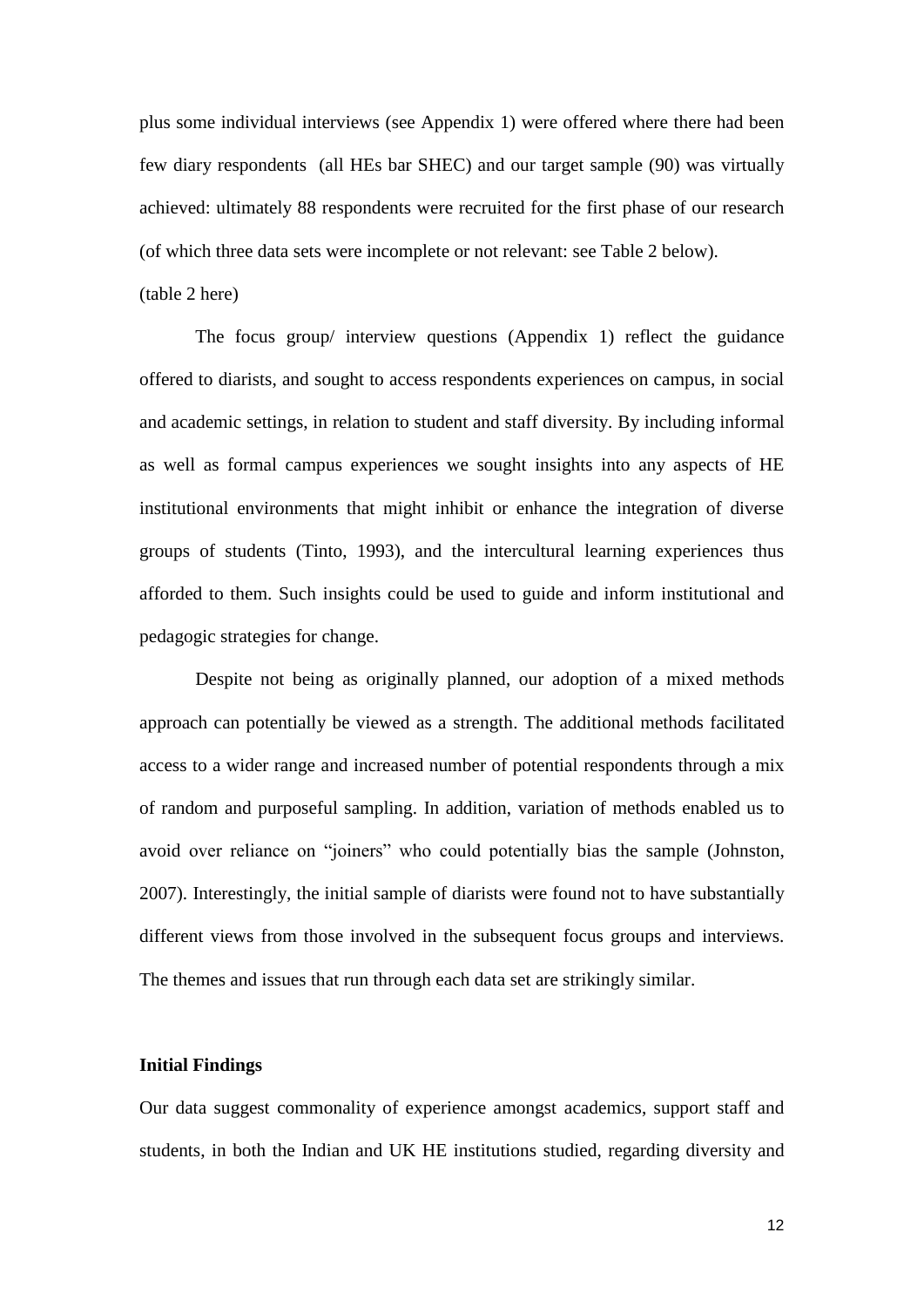integration on their campuses, albeit with some variation in emphasis between the institutions that took part. Divisions around caste are prominent in India, especially at IDU, while divisions at SHEC are more frequently region and socio-economically based. This in large part reflects their different reservations systems. Divisions in the UK, especially at NSS, tend to focus on race and nationality, and at NNC on international students. Recognising the different characteristics of the HE institutions (see Table 1) and our participants (see Table 2) helps to explain these variations, given their different missions, enrolment policies and ultimately the constitution of their student bodies.

The two smaller institutions, NNC (UK) and SHEC (India), with samples drawn entirely from trainee teachers, experience a greater sense of integration than the two larger HEIs, and they indicate a wider variety of social areas where integration occurs. This could be because they are potentially more cohesive in terms of developing professional orientations and values amongst their students as a key part of their course programmes; alternatively it may be due to their smaller size. Either way, diary, focus group and interview data all comment on key aspects of campus life, namely:

- 1. people and their attitudes,
- 2. places where people meet,
- 3. the teaching experienced,
- 4. the structures that affect their HE life.

Each of these areas is discussed in turn.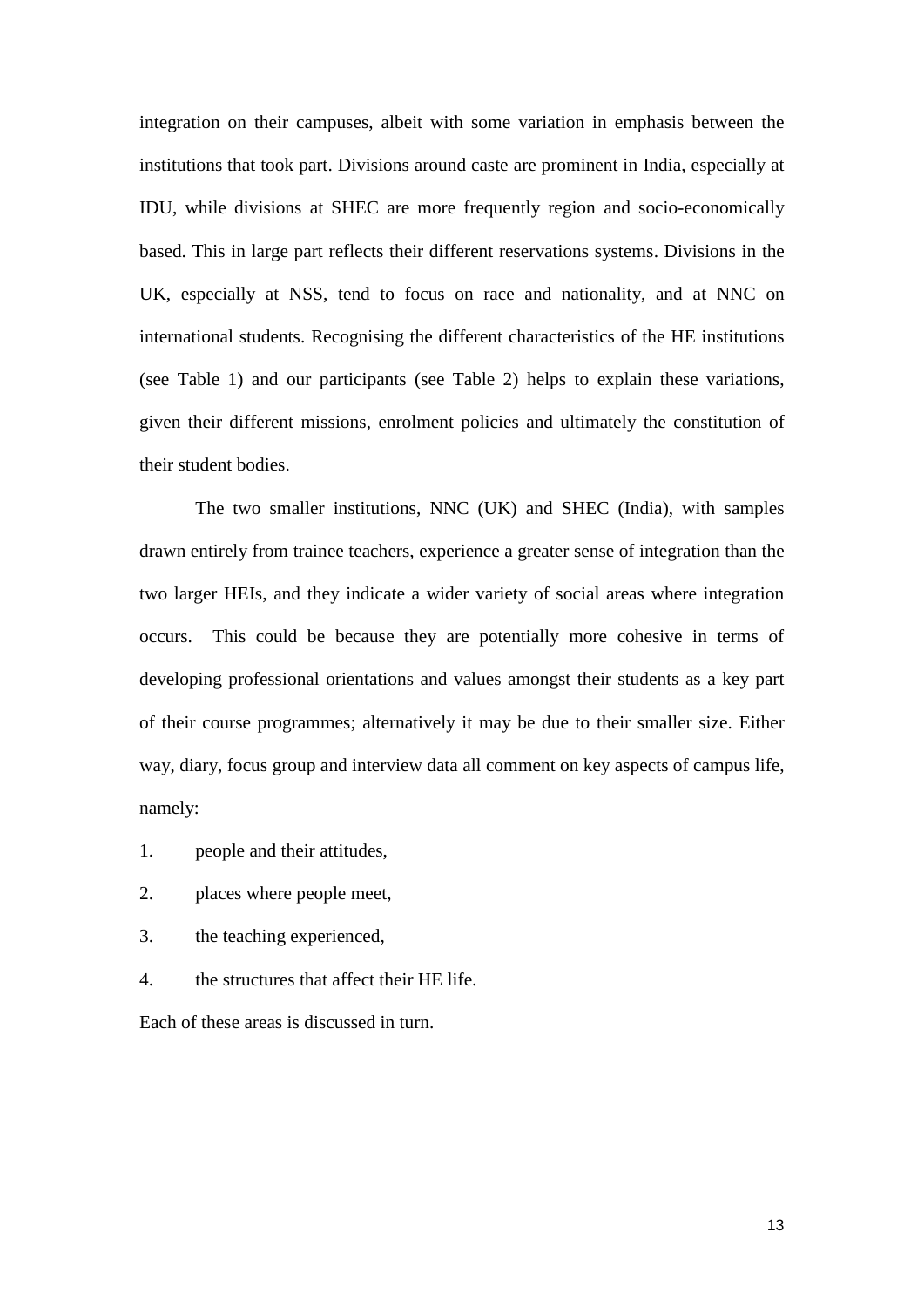#### *People and their attitudes*

Respondents reported that groups based on race or region, caste and class, religion, gender, age, and course studied are a feature of student life on all of the HE campuses studied. Such tendencies are not unexpected and do not necessarily lead to isolation. However there is also evidence that separation and isolation does result from some of these groupings:

*While being asked to participate in any activity, everyone wants to stick to their own groups. The sense of comfort within their own people is so strong that they don"t even allow any one to come any closer to the group. (SHEC - Indira student diary)*

*People feel safer in their own social groups, which is why you"re getting ghettos forming, because people like to be together, people who are from the same religious and cultural backgrounds, otherwise they feel isolated.(NSS - Interview 8: White British group)*

In the UK the groupings most often mentioned were race and ethnicity, whereas students in India most often talked about regional and caste differences. In both countries these issues were often accompanied by references to language differences.

*If you look round at the moment now, in the café, and you see people, all the races, black races, white and oriental, they still tend to stick with themselves (NSS – Tibetan, Interview 6)*

*So when I look at grouping, it"s based on class, ...caste based or language based so the major, major thing is that one I think, it"s rare to find a group which is different caste. (IDU- Negasi FG1)*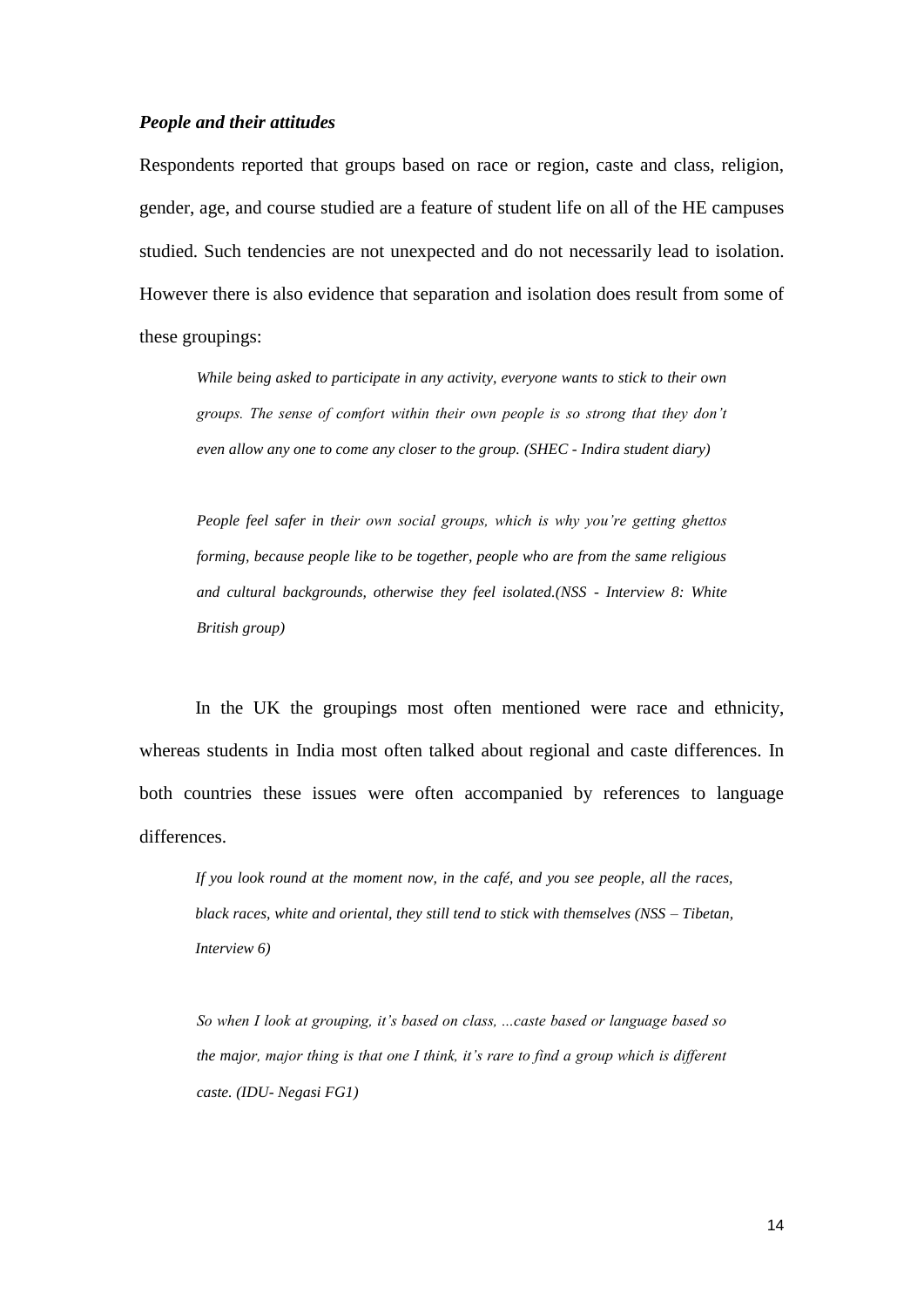The references to caste at IDU were usually linked with the reservation policy, although this was not the case at SHEC. There were clear concerns expressed by some IDU students that being of reservation caste, which appeared to be widely known, could result in inequitable treatment, regardless of the academic ability that they may display.

*I am a post- metric scholarship holder so people come to me and said that you are lucky, you are getting free education here and a scholarship also. Anytime you can get money. So such kind of things are very bad to hear… they are ignoring my talent. They still think I am in (reserved) category. (Madhu, IDU - FG2)*

Teaching staff can both encourage inclusiveness and accentuate differences.

*Very inclusive of all class..... I noticed that the lecturers have to ask the more accented students to repeat things and they do – our lecturers are patient and sometimes it takes two or three go"s to understand meaning. (NSS- Student diary)*

*I found in the class that professors would like to interact with those who are more knowledgeable, who are sophisticated, who are articulate rather than those who are lagging behind them [vernacular/ rural/lower caste]. They would not pay attention to those and even they do not care for them. (IDU -Rashi FG1)*

#### *Places where people meet*

A variety of places where both integration and separation occurred were identified: halls of residence, hostels, dining areas, bars and other social meeting places. Halls were seen by some as helpful in encouraging integration:

*I think halls are quite good in the sense that you do have a mixture of people and you get to know different people from different backgrounds or from different places.(NSS-Interview 1: Mixed ethnicity, British)*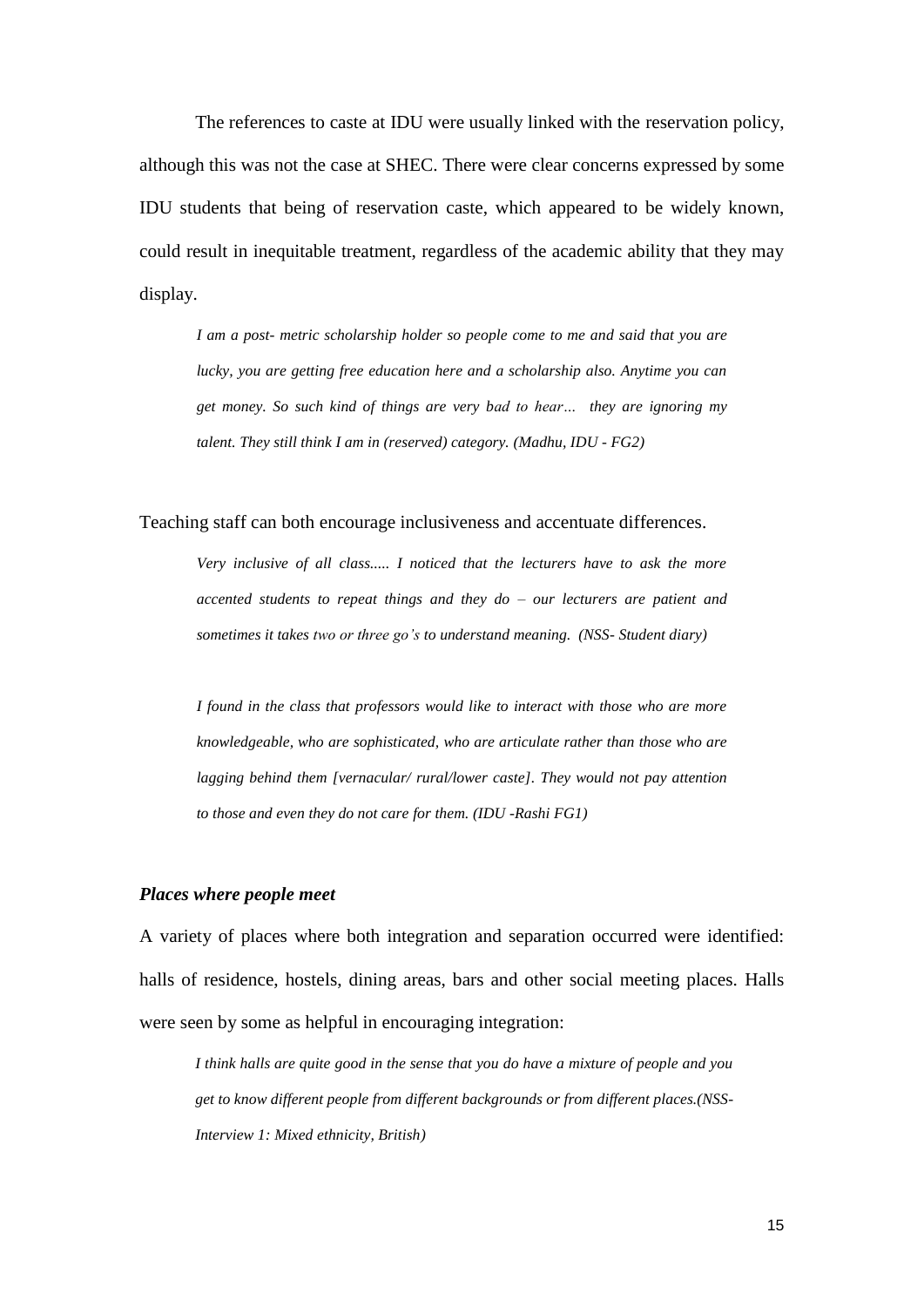However, living accommodation was seen as a source of separation by many students in both UK and India (except SHEC where students do not have hostel accommodation):

*There is clear cut division and even when administration allots hostels then there is groupism clearly seen. If you see the room allotments most of the people allotted the same room or same hostel are from a particular category or particular caste. (IDU-Madhu FG2)*

*Speaker 1: And they also bung them [International Students] all in [Hall X] they"re never on [Hall Y], they"re never at [Hall Z] … So that"s where like all the internationals go... (NNC - Male Yr 3 FG)*

Eating and drinking areas were also places where segregation was observed:

[At the Student Union Bar] *I think it's because you've got so many different types of people in one place, they end up segregating themselves into different groups, and where you get segregated groups you get conflicts between groups of people. That"s what happens here I think. I"m not saying I"ve experienced it, but you do notice it.(NSS- Interview 10: Mixed Nationalities).*

*… in the Dining Hall a clear pattern… SC students dine together and hardly any students from the unreserved categories dine with SC students on a regular basis. (IDU- Kuljit Staff diary)*

There were a few positive comments about places for eating and drinking from students from India but no similar comments were made by UK students. Lecture halls were places where a lot of separation was observed:

*The most amazing part is although lots of people come after us their seats are reserved by their friends… Even though sometime we sit on the seats shamelessly,*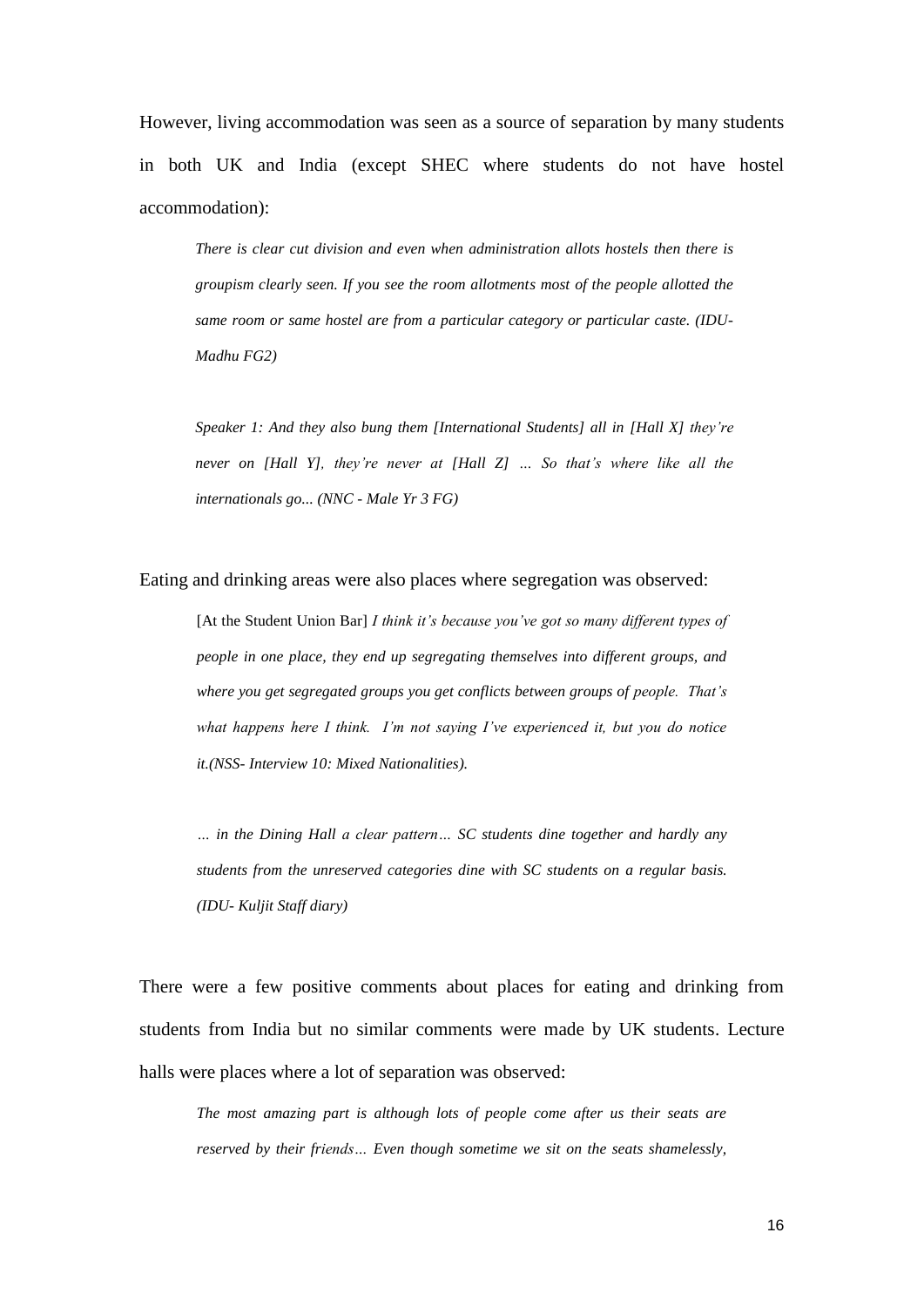*curt looks and glances make us shunt back, although we hate to be back benchersnot belonging to a group takes its toll on us. (SHEC - Indira student diary)*

*When you"re in a lecture room… white students will be in one row and if anybody tries to you know, sit with them there would be a really bad atmosphere, and it"s vice versa with the black students, and it"s quite sad to see that actually…(NSS- Interview 6: Tibetan female)*

#### *Teaching experienced*

The use of English as the principle medium of instruction (in all the participating HEIs) was commented on by many as a barrier to understanding and as a cause of division and separation. Despite some references to integration there were numerous examples of problems resulting from language differences. Students from all HEIs, except NNC, remarked on this issue. However, the ethnic profile and low percentage of international students there may have been the reason for the lack of comment at NNC

*The Chinese students tended to speak to each other first, before addressing me, and were less confident in speaking English… one of the reasons for taking this course is to integrate with other students and it is a pity if a student feels isolated from the rest of the group.... (NSS- Alex Staff diary)*

*Isolation is found between some student teachers of B.Ed Class due to language problems.(SHEC- Madhur Staff diary)*

*`…most of the SC and ST Students fail to participate in the discussion thinking that their English is not as good as that of the unreserved category students.(IDU - Kuljit staff diary)*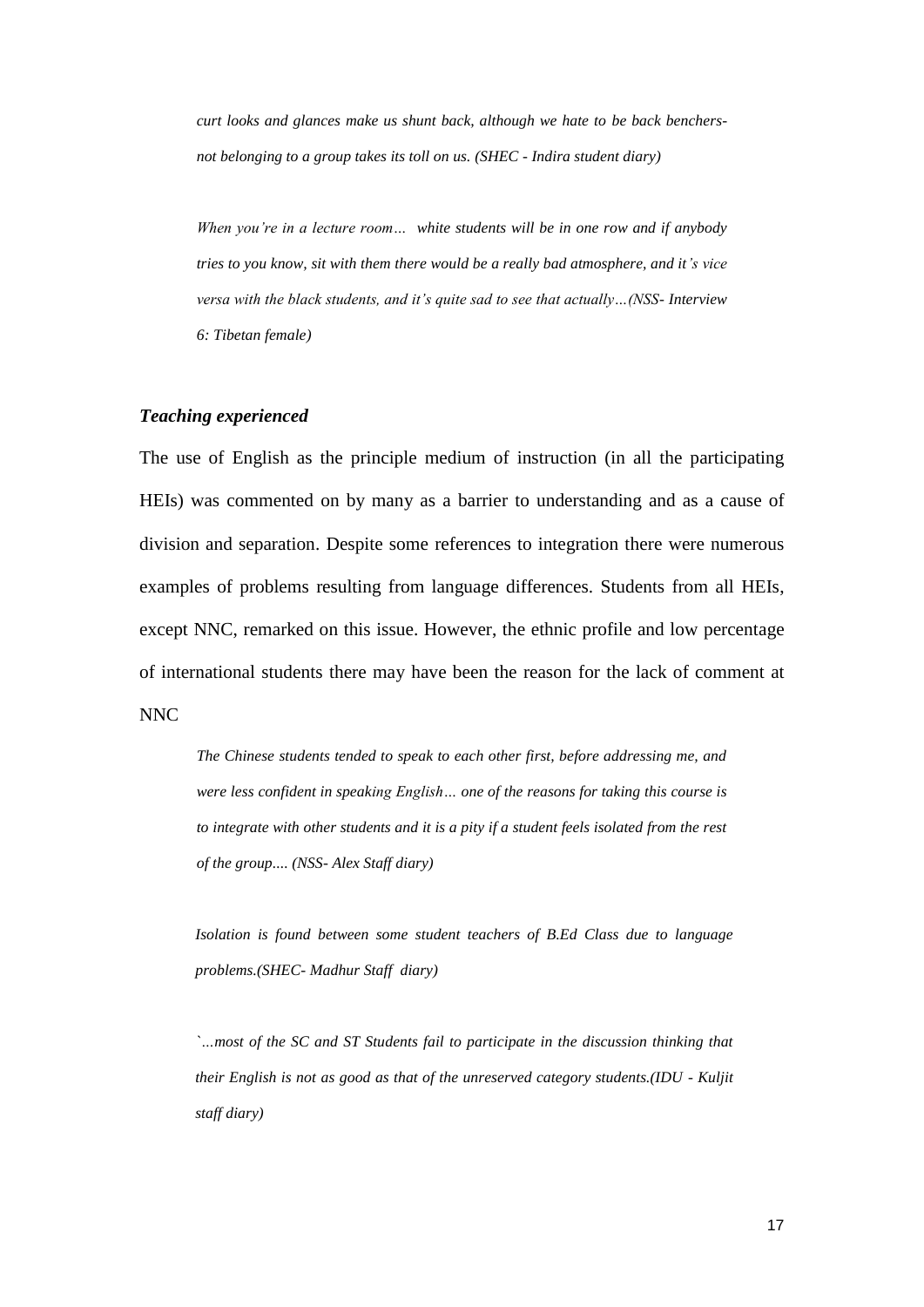Language differences were discussed at some length in the IDU focus groups and a variety of different issues emerged: student-student interaction difficulties and isolation; difficulties in making friends, in understanding lectures and in taking part in discussion, as well as teachers sometimes discriminating against students whose English is not good.

Group work seemed to lead either to improved integration or to increased separation depending upon how it was organised: where students chose for themselves which group they would be part of there was evidence of separation into the type of groups indicated above, but when the groups were chosen by the staff positive interactions took place and there was more integration. UK students and staff commented most about group work, possibly because it is used less frequently in India.

*... you find at least once a term there"s a group activity... you"re forced into a situation to work with people that you don"t know and on our course they tend to be, they"re very mixed, you know… and personally it"s been fine. (NSS- Interview 5: White British group)*

*Today the college organized one "Poster competition"... All the students have to participate compulsorily. All the students were divided into groups of four. ... It was a nice thing that everybody participated in the competition and all were cheerful and busy. There was a very healthy ambience… (SHEC - Deepa student diary)*

Where students and staff referred to separation it was evident in many cases that the groupings were chosen by the students.

*..when you are black most blacks would be on their own. So most of the time... it was very difficult to be in a group, in a mixed group you understand, so people tended to be in groups that are race sort of related. (NSS Int 7)*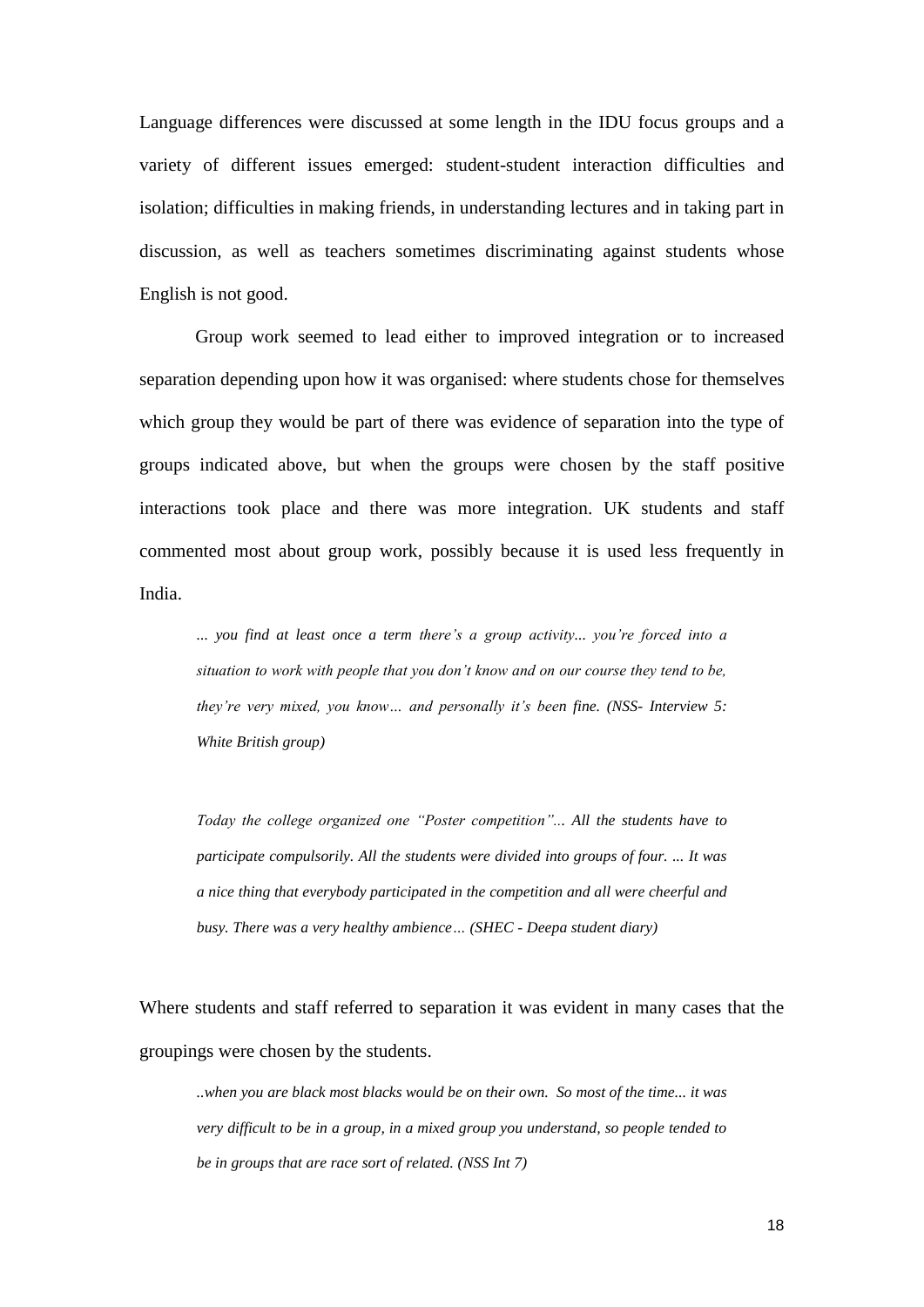*During class group task 12 students were told to split into 2 groups... After 5 minutes there was a definite split and the group was divided into 3 and 9. Interestingly the group of 3 were ethnic minority and 8 out of the 9 were home students. (NSS- Pam Staff diary)*

#### *Structures affecting HE life*

In both the UK and India special events were commented on by students as either encouraging integration or as divisive. Those mentioned by UK students were organised by the Student Union or by individual societies and were frequently perceived to be potentially discouraging of integration.

*And they have like Asian music nights… it gets my back up to be honest… Why not call it just a music night… they"ve got their Asian music night, it"s just total segregation. (NSS- Interview 10: Mixed Nationalities)*

*They stick to the International Society. Yeah, and that"s it. (NNC- Male, Yr 3 FG)*

*At the Fresher"s Fair there"s always like the Sikh community and there"s the Caribbean community, and they have their stalls and their stands to educate people about their cultures, but it"s only like Caribbean people who will go and join that*  society and take part. It's a bit like you feel a bit stupid walking over. (NSS-*Interview 10: Mixed Nationalities)*

But special events could also be helpful in integration.

*For example the Sikh society did a charity football tournament, and there was loads of different people there. That was one where everyone just got together…, it was for a good cause as well. (NSS- Interview 2: British Indian and Pakistani)*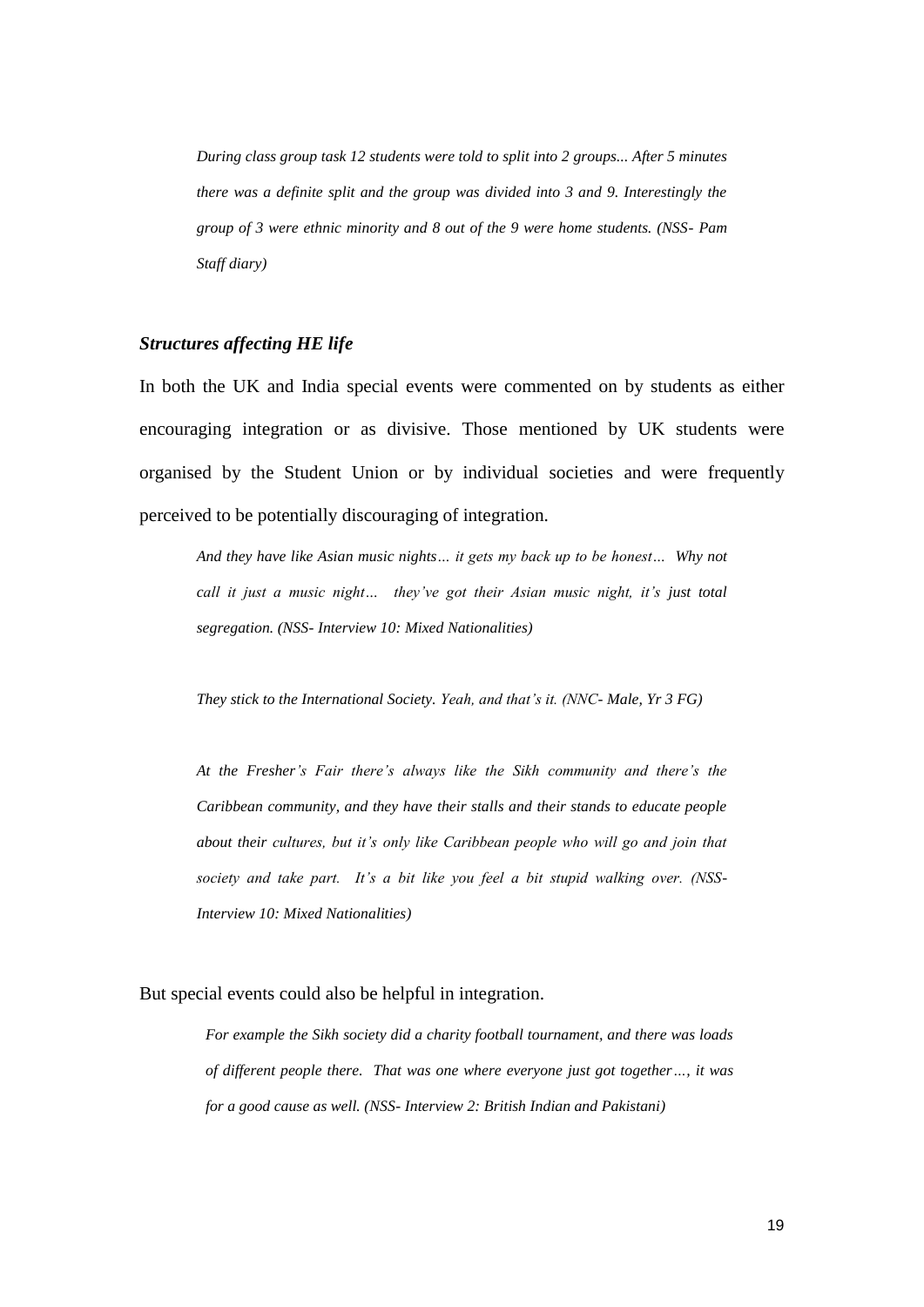*I and [another girl] have started bonding well. Because of the dance competition we came to know each other well (SHEC - Latika student diary)*

*… there was a community radio centre where the people come together and sit together. … if you have community radio event, or more of the events where you can come and talk, is the thing which can dissolve the barrier. (IDU - Amresh FG1)*

Some specific course provisions also seemed to encourage integration:

*I have found the equalities and ethnic diversity modules helpful in opening up the difficulties experienced by international students. (NSS- Susan student diary)*

*The course curriculum helps me a lot because group lab, where they have taught to take humans as human beings, this makes it easy to adjust. (IDU- Rupesh FG2)*

Some students at IDU found that special English classes were helpful, while others felt that perhaps these would be more effective if they were better organised:

*[A friend] is taking English class because she is not well in English. But there is no further improvement in her fluency… classes should be organized in a proper manner, not only for name sake that ok we have English classes, but there should be proper presentation of students and professors as well as attendance must be updated.(IDU- Rashi FG1)*

At SHEC, where students could choose one of a number of instructional languages post admission, including English, there were fewer references to language difficulties.

*All the teaching staff of our college are very supportive and co-operative. They always ensure that every student understands the lesson well…Most of the teachers explain the lesson even in local language so that every student can easily understand it. (SHEC- Misha student diary)*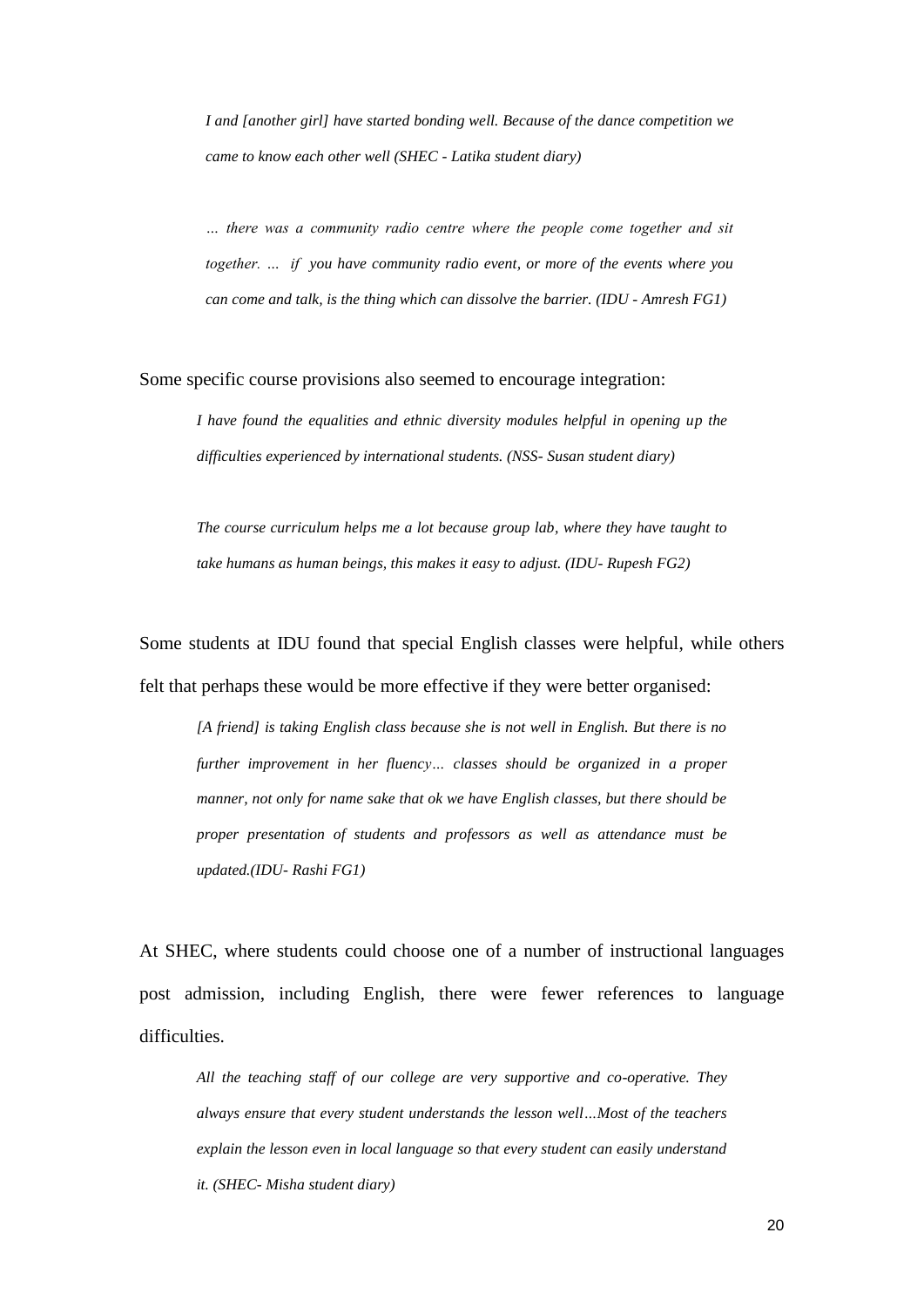However, outside of taught classes the availability of different instructional languages could also be seen as divisive:

*The vernacular medium students face the wrath of the students from mainstream English. Even though it has been a couple of months, but yet there is no kind of interaction between these two major factions. This is a great and Vivid Example of Isolation… Even basic courtesies are not exchanged with them. It is a sad state to see. (SHEC - Indira Student diary)*

Study Programmes might also encourage integration or increase isolation: students in the UK suggest that they tend not to mix beyond their own course unless they are compelled to do so, through particular modules or placements.

*I think people on their own courses stay on their own courses and tend to be friends with* [people from their course] *(NNC - Females, Yr 2 Ed FG)*

*… the cohorts all stick together a little bit... All nursing people sort of stick together I think. I don"t really speak to anyone else to be honest with you. (NSS- Interview 1 Mixed ethnicity British)*

Professional placements seemed to encourage mixing of groups who might otherwise remain separate.

*Yes and it depends who you"re on placement with, like you tend to get on more with the people on placement don"t you. (NNC – Female, Yr 2 Ed FG)*

*In placements… if you meet some other student you become friendly because all of you will be students there I"m sure.(NSS – Interview 7: Zimbabwean)*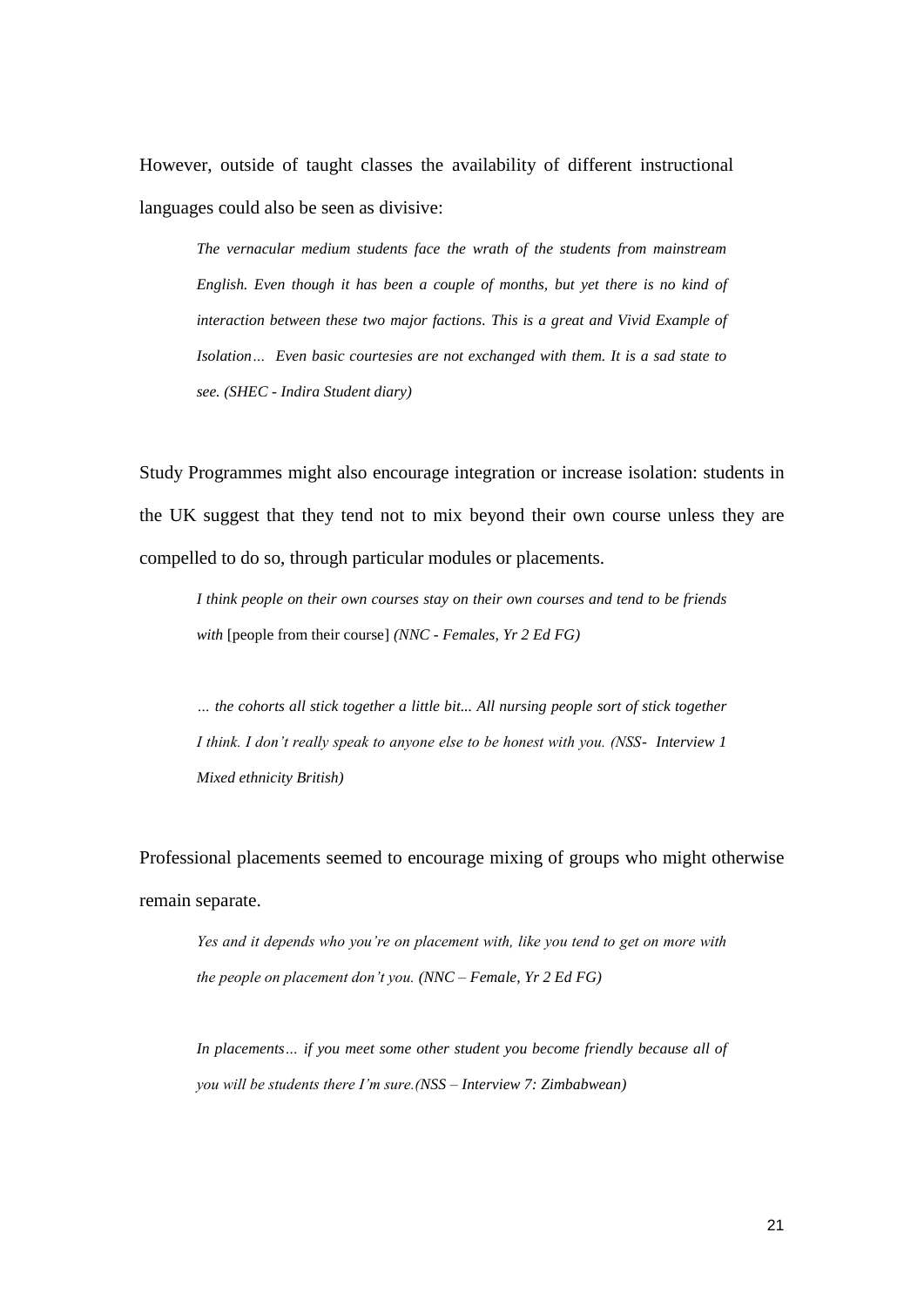The idea of more readily mixing with a diverse range of peers whilst on placements suggests that when there is an authentic reason for greater integration, such as mutual support while working in a less familiar non-student environment, then the criteria for interacting changes: instead of "I mix with them because they are like me in terms of race/ caste/ religion/ colour' it seems that we are more likely to find students saying 'I mix with them because they are like me, a student". In this scenario being a student is the main criterion for group membership (being in a minority and relatively powerless regardless of other classificatory criteria).

Students at all our HEIs mentioned places where they come together and where integration or segregation is observed. In India these include common spaces that are not dependent on food or drink; at SHEC student common rooms are available and at IDU there is a social sitting area called "The Courtyard". However at NSS meeting spaces, apart from refectories and cafes, appear to be limited to bars, and a number of these students feel that a meeting place, which does not depend on the sale of alcohol and where students can interact socially would be beneficial:

*Be actually nice to have like a big common room like in sixth form. Like we had a massive room, no music or anything or a bar or a pub, but just like pool tables and cards and whatever* ...*Well the union you go to drink and there"s loud music and things like that. (NSS - Interview 10: Mixed Nationalities)*

#### **Discussion of Interim results**

Our data confirm the prevalence of student groups on these campuses that are frequently and visibly separated according to race, nationality, region and language. Divisions around caste, class, religion, age and sex are more subtle divisions that tend to be less visible to non-participants but are recognised by students themselves. While students on the same programme of study are more likely to mix with each other than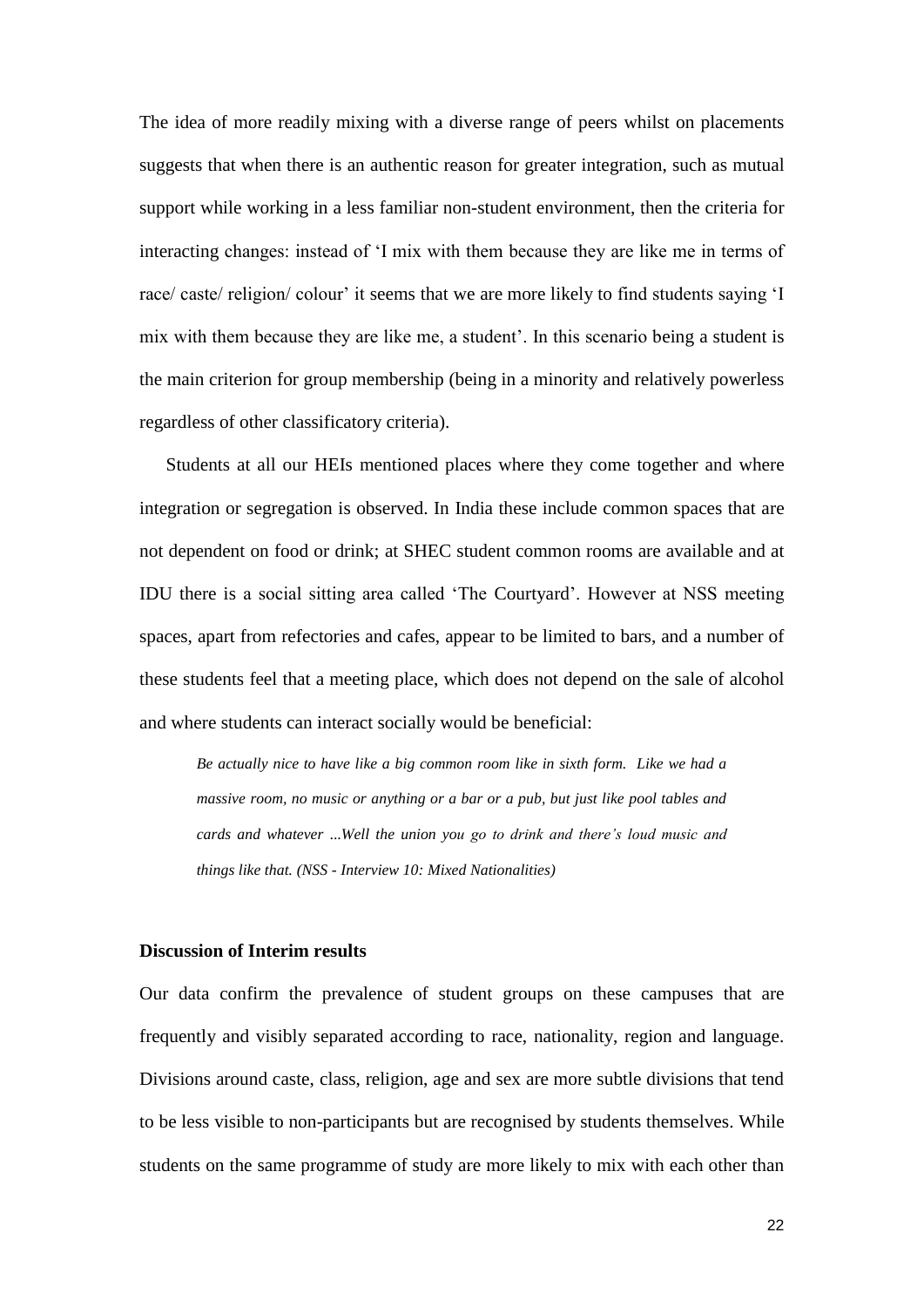with those on different programmes, separations and divisions are largely repeated within cohort groupings. Such divisions are not unexpected and can be supportive, but at times they were also found to be divisive and isolationist. The actions of teaching and support staff have a direct impact on how these divisions are experienced by students, as either negative and demeaning or positive and enhancing.

Social meeting places were found to potentially have both integrative and isolationist impacts. They can bring different people together who might not otherwise meet, such as home and international students in shared hostel accommodation, a charity football match or community radio project; and they can reinforce division and separation through event labelling that is perceived as exclusionary, such as 'Greek Night', or 'The Caribbean Society'. More informal meeting spaces, which do not depend on the sale of alcohol, and where students can relax and interact socially, are sought by some UK respondents.

Separation and division are strongly evidenced in formal lecture and seminar situations, with different groups sitting separately, saving spaces for friends, and choosing to work with same group peers when faced with class activities, unless lecturers intervene. However, professional work placements do seem to encourage a mixing of students who might otherwise remain in separate groupings in class and on campus. This suggests that having authentic reasons for greater integration, such as mutual benefit and support while working together as a minority in an un-familiar environment, may promote group camaraderie that can transcend other differences, leading to less segregation and the desired enhancement of intercultural understanding, learning and skills.

Language can be a barrier to integration and operates as one of a series of factors in group separation/ lack of integration. In all but one of the institutions (where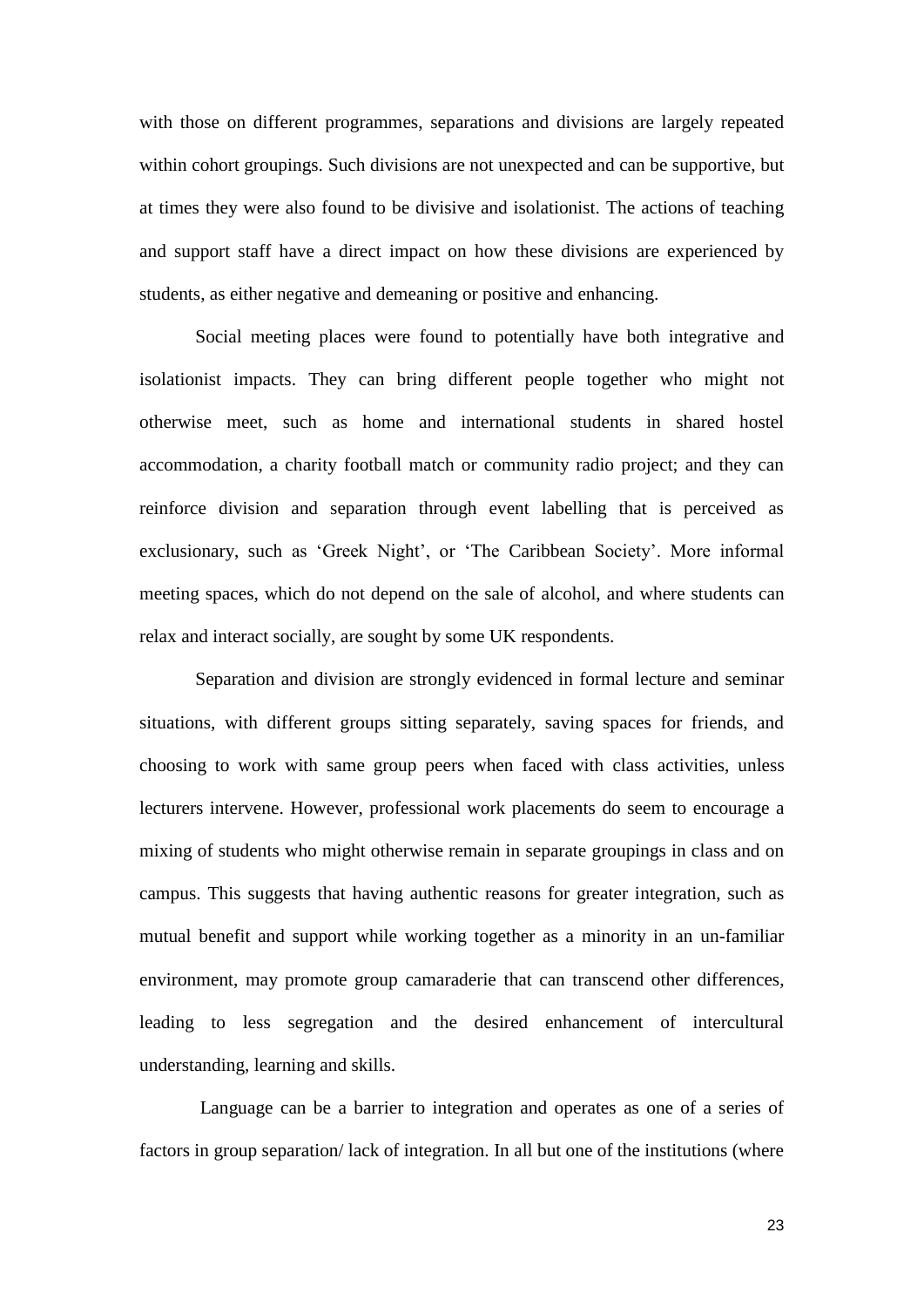the ethnic profile tends towards homogeneity and there are few international students), we found language differences and difficulties leading to feelings of separation, even isolation.

Working in groups, as a teaching strategy, can lead to improved integration or increased separation depending upon how it is organised. If given the freedom to choose who they will work with respondents report separation into groups of like with like according to surface characteristics such as race, region or gender: where groups are staff imposed there are signs of subsequent, improved levels of understanding and integration.

Organisational structures that might be mediated through institutional change include special events organised by Students" Unions, clubs and societies, and the availability and inclusiveness of informal meeting spaces. Course provisions and study programmes that encourage integration are likely to include work placements, effective language support classes for non-native speakers of English, plus compulsory modules for all students, such as study skills, or Social Justice, that include intercultural skills acquisition, help integration and decrease feelings of isolation.

#### **Conclusions and ways forward**

Those who spoke to us, whether diarists or focus/ group interviewees, all described experiences of separation between groups on their campuses, sometimes operating as a support structure, and sometimes due to differential treatment on the grounds of surface characteristics such as race or caste. As Gundara (2000:99) notes,

*"The subtleties of discrimination in higher education institutions are very difficult to tackle because they are camouflaged in many ways."*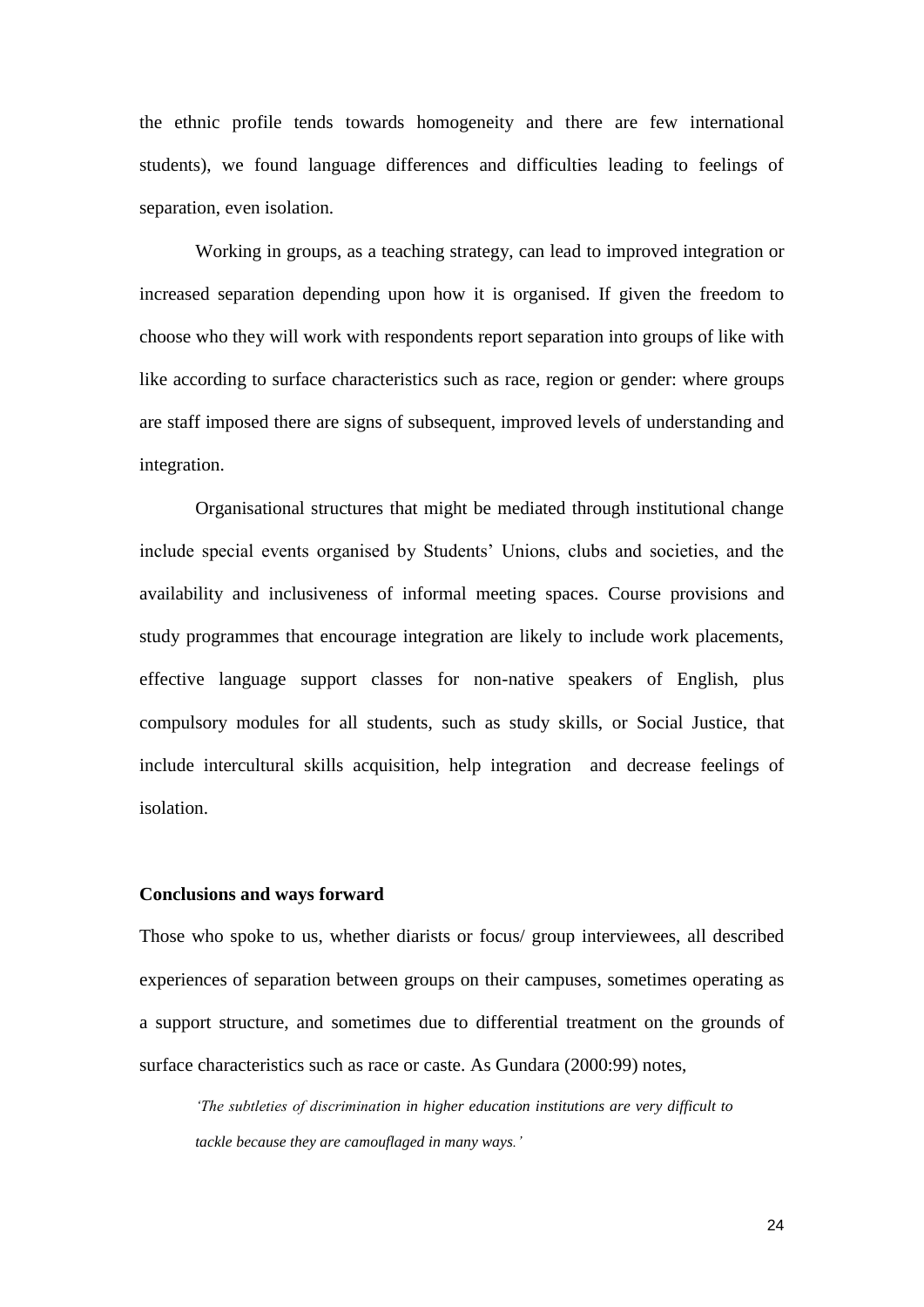Nevertheless, the majority of respondents also suggested that the enhancement of integration was possible and desirable.

Our findings suggest many different ways in which inclusion, integration and separation are experienced by students and staff in the participating HE institutions. The location of those experiences lies as much in encounters between students and staff in informal, incidental, and social arenas as it does in those that are academically related, formally structured, planned and intended (Eraut, 2000). As such they impact upon individual"s experiences and dispositions, potentially shaping their reactions to the cultural diversity they encounter. Those experiences also illustrate how good intentions, such as reservations or group specific activities can have negative consequences, and they shed light not only upon the ways in which exclusion and discrimination operates (Gundara, 2000) but also how some of the negative experiences might be addressed.

This work has led us to begin an exploration of how HE mission statements that proclaim commitment to social inclusion are (or are not) implemented, and to identify and test strategies for change that the data presented here suggest might be beneficial. Such strategies include the extension of mixed group working, and its enhancement through the development of inclusive seminar behaviours which encourage mutual support; adapting the curriculum to encompass modules that sensitise all staff and students to equality and diversity issues; exploring the integrative effects of work and study placements for students and staff; identification and improved labelling of campus events and student activities that are inclusive, and a reduction in those that appear exclusive.

Taken together it appears to us that having authentic reasons for greater integration may be the most productive way of encouraging it on HE campuses, and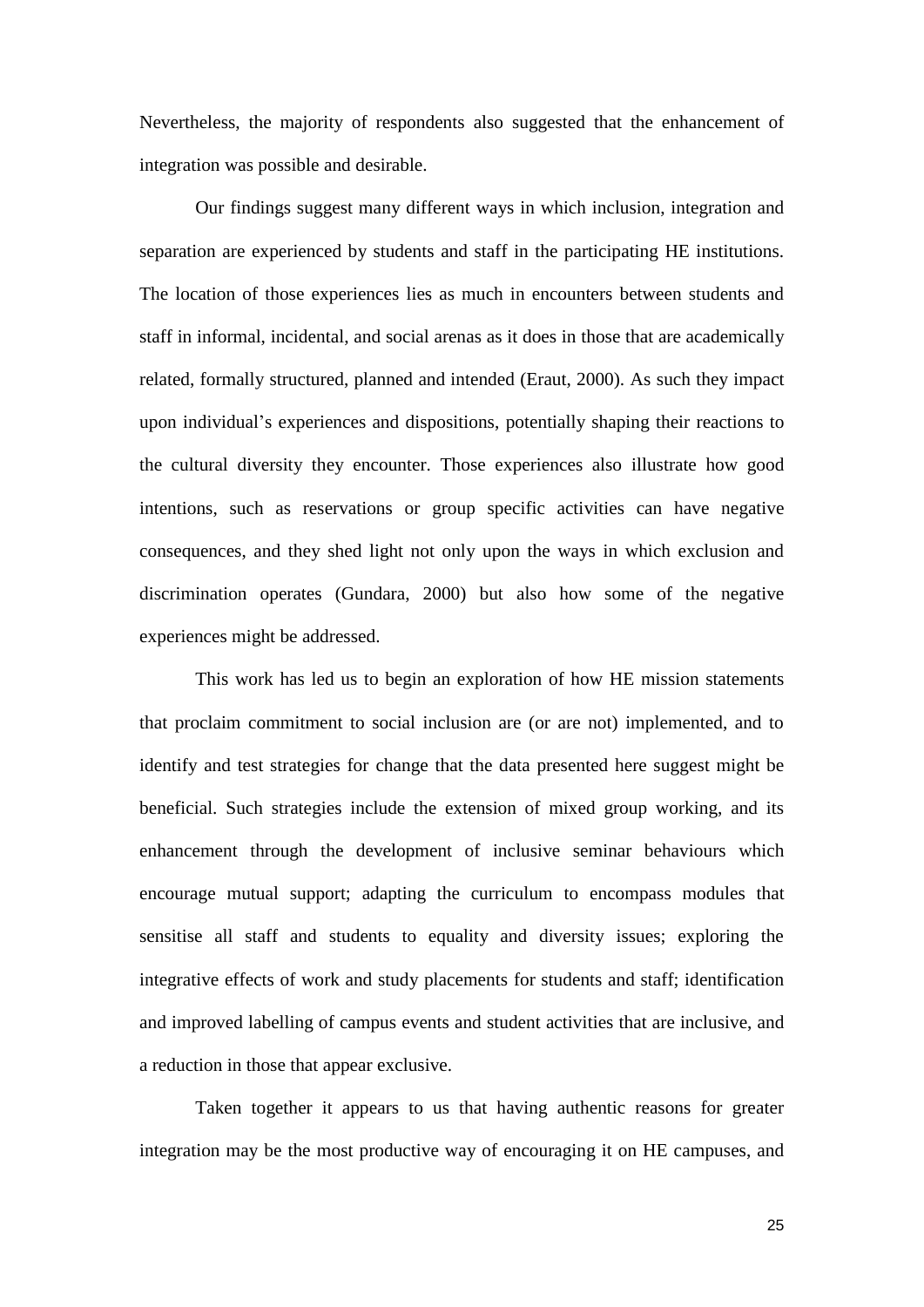thus not only facilitating the acquisition of those intercultural skills and knowledge that are so essential to our modern global world, but also the enhancement of social justice through greater knowledge, understanding and respect for the similarities and differences between people.

#### **Notes**

- 1. This document is an output from the UKIERI (UK India Education and Research Initiative) project funded by the British Council, the UK Department for Innovation, Universities and Skills (DIUS), Office of Science and Innovation, the FCO, Department of Science and Technology, Government of India, the Scottish government, Northern Ireland, Wales, GSK, BP, Shell and BAE, for the benefit of the Indian Higher Education Sector and the UK Higher Education Sector. The views expressed are not necessarily those of the funding bodies.
- 2. Some of the findings described in this paper were presented as work in progress at the European Educational Research Association Annual Conference - ECER 2009: Vienna 28<sup>th</sup> -30<sup>th</sup> September.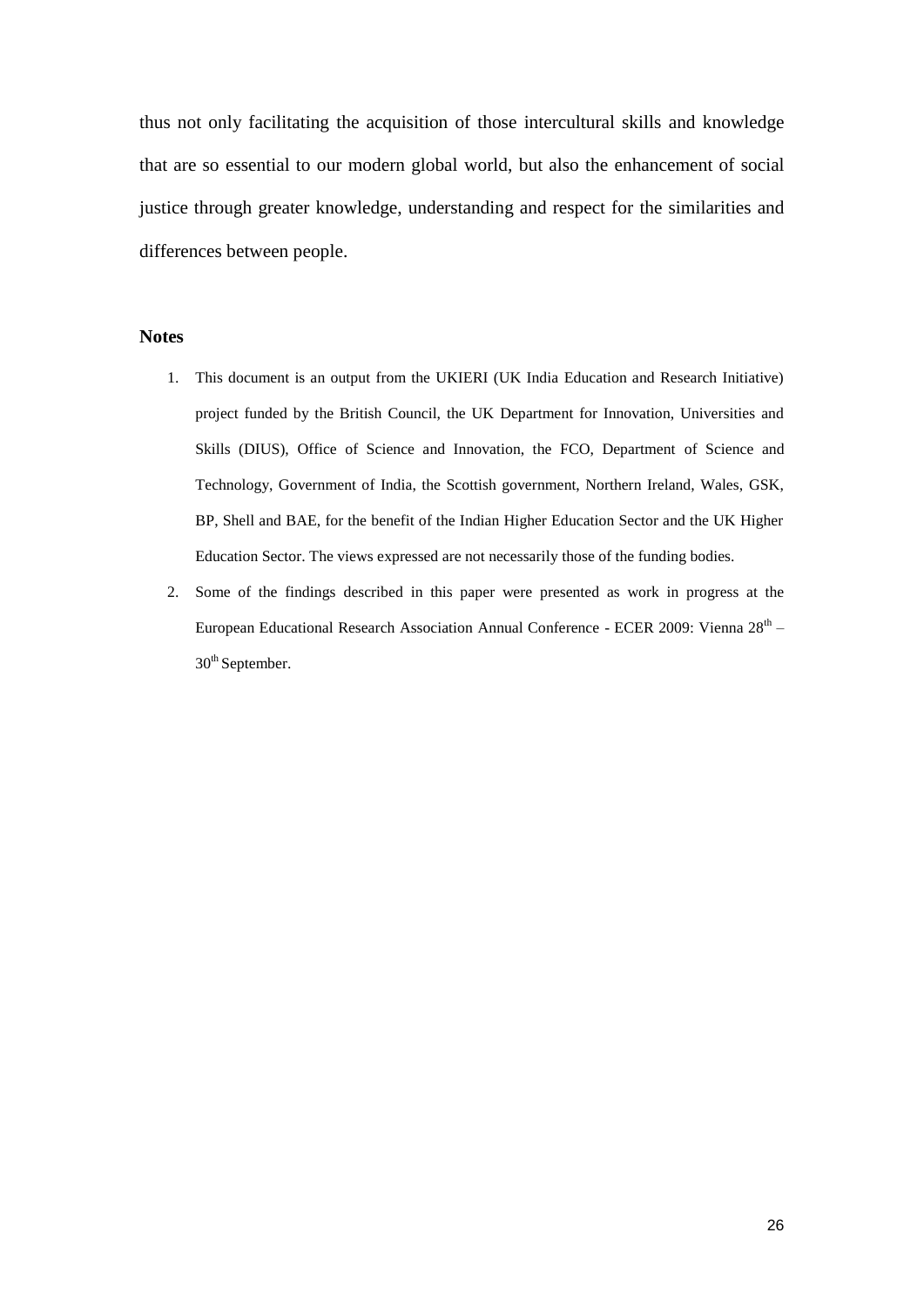#### **References**

- Ahmed, F. (2001) Modern Traditions? British Muslim women and academic achievement, *Gender and Education,*13, no.2: 137-152.
- Archer, L. (2000) *Social class and access to higher education,* Report of the Social Class and Widening Participation to HE Project, London: University of North London.
- Bailey, M. (2003) *Ethnic minority participation in British Higher Education: the story of the 1990s,* Working Paper 10, Northern Ireland: School of Economics and Politics, University of Ulster.
- Bloom, A. (2008) "18 pals make a teenager really popular: boys claim a longer list of friends but are not as good at providing names", *Times Education Supplement,* December 5<sup>th</sup>, 2008:42.
- Borland, J. and James, S. (1999) The learning experience of students with disabilities in higher education: A case study of a UK university, *Disability and Society,* 14, no. 1: 85-101.
- Bowers-Brown, T. (2006) Widening Participation In Higher Education Amongst Students From Disadvantaged Socioeconomic Groups, *Tertiary Education and Management* 12: 59–74.
- Bowl, M. (2003) *Non-traditional Entrants Entering Higher education: "They talk about people like me",* Stoke-on-Trent: Trentham Books.
- Carroll, J. and Ryan, J. (eds) (2005) *Teaching International Students: Improving Learning for All,* Abingdon: Routledge.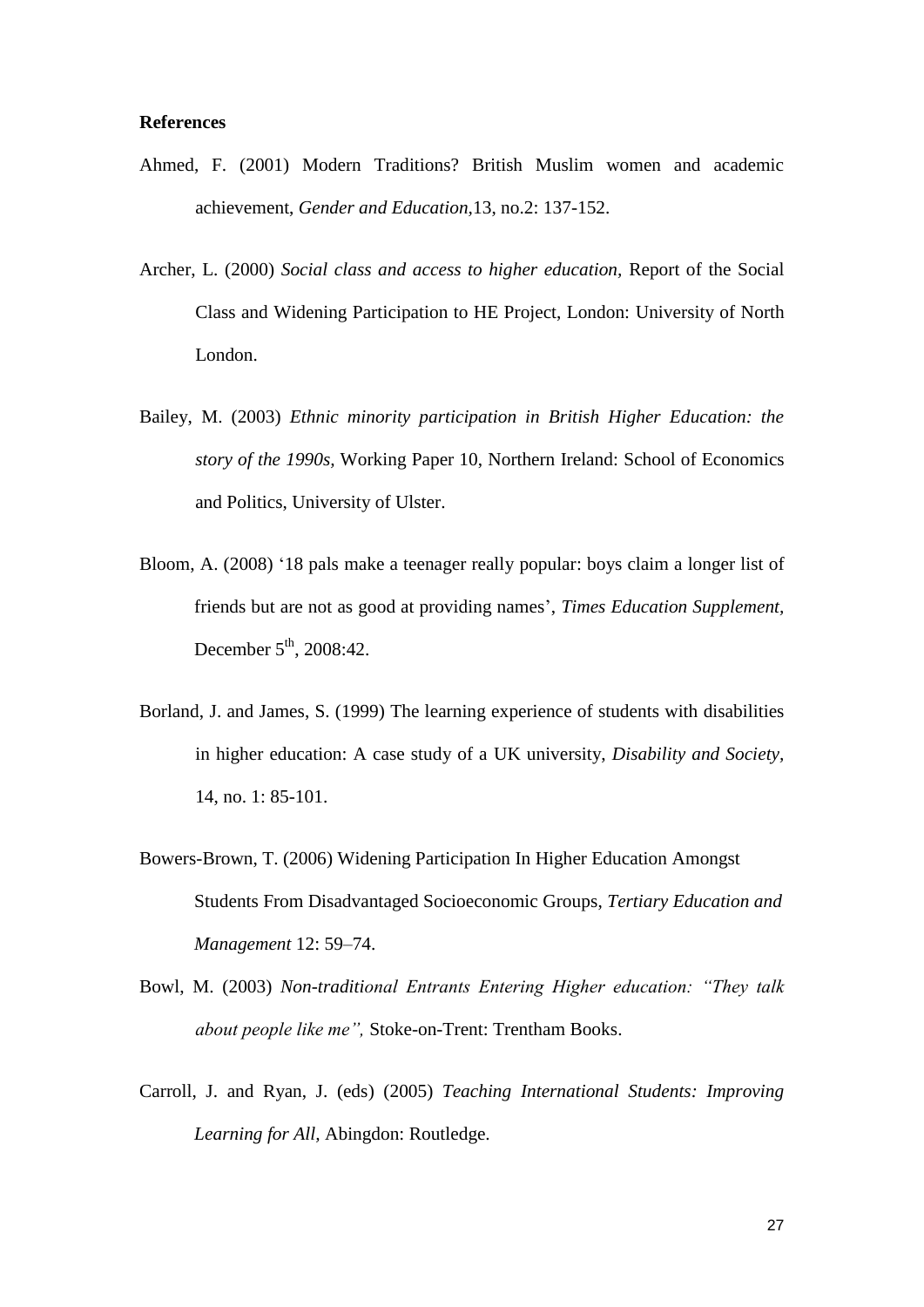- Coram, S. (2009) Encountering disregard in Australian academe: the subjective perspective of a disaffected "other", *British Journal of Sociology of Education* 30, no. 3:275-287.
- Daniel, B. (2009) Conversations on race in teacher education cohorts, *Teaching Education* 20, no. 2:175-188.
- Deakins, E. (2009) Helping students value cultural diversity through research-based teaching, *Higher Education Research* 28, no. 2:209-226.
- Department for Education Skills (DfES) (2004) *The Higher Education Act*, London: HMSO.
- Department for Education Skills (DfES) (2003) *The Future of Higher Education,* White Paper. London: HMSO.
- Eraut, M. (2000) Non-formal learning, implicit learning and tacit knowledge in Professional Work, in Coffield, F. (ed.) *The Necessity of Informal Learning,*  ESRC Learning Society programme, Bristol: Polity Press.
- Furnham, A. (1997) The experience of being an overseas student. In *Overseas Students in Higher Education*, ed. D. McNamara and R. Harris, 13-29, London and New York: Routledge.
- Giroux, H. A. (2005) Cultural Studies in Dark Times: Public Pedagogy and the Challenge of Neoliberalism. In *Fast Capitalism* 1, no. 2:1-16, 2005, at <http://www.fastcapitalism.com/> (accessed: 10 August 2009).
- Gundara, J. S. (2000) *Interculturalism, Education and Inclusion,* London: Paul Chapman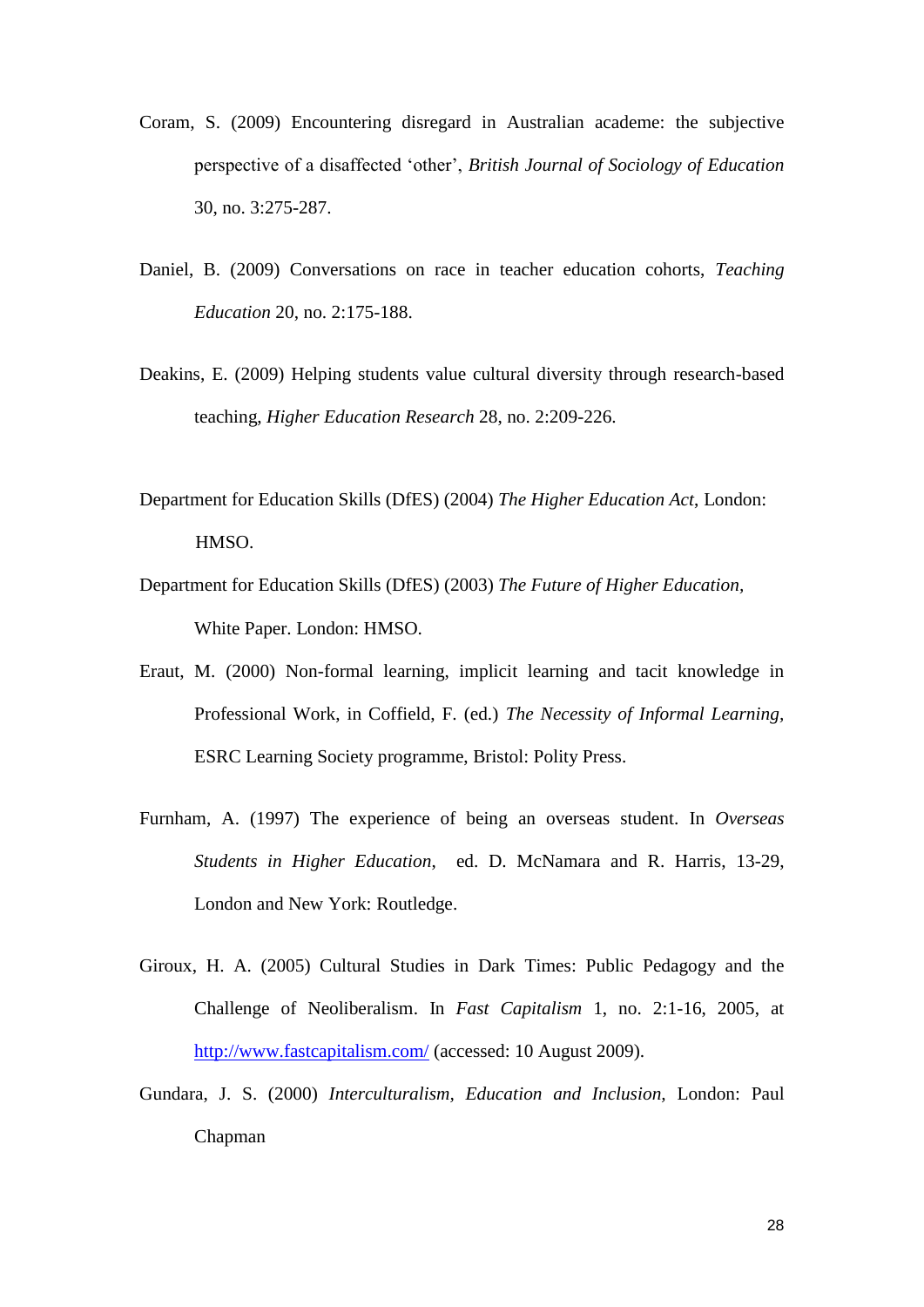- Hall, T. and Healey, M. (2004) *The Experience of Learning at University by Disabled Students in Geography, Earth and Environmental Sciences and Related Disciplines,* Report on the Inclusive Curriculum Project (ICP) Student Survey, York: Geography Discipline Network, Higher Education Academy.
- Hockings, C., Cooke, S. Bowl, M. Yamashita, H. and McGinty, S. (2008) *Learning and teaching for diversity and difference in higher education: towards more inclusive learning environments,* TLRP/ ESRC Research Project, TLRP Research Briefing Number 41, April 2008, at <http://www.tlrp.org/dspace/handle/123456789/1440> (accessed: 13 August 2009).

House of Commons (2008-9) *Equality Bill,* UK: Parliament Web Site,

[http://www.publications.parliament.uk/pa/cm200809/cmbills/085/09085\\_iw/0](http://www.publications.parliament.uk/pa/cm200809/cmbills/085/09085_iw/09085_iw_en_1.htm) 9085 iw en 1.htm (accessed: 2 March 2010).

- Hyland, F., Trahar, S., Anderson, J., and Dickens, A. (2008) *A Changing World: the internationalisation experiences of staff and students (home and international) in UK Higher Education,* York: Higher Education Academy.
- Johnston, B. (2007) *Methodological Review: mapping the literature in relation to the challenges for the non-participation project,* Working Paper: Non-Participation in HE Project, Southampton: University of Southampton.
- Joshee, R. (2003) A Framework for understanding diversity in Indian education, *Race, Ethnicity and Education*, 6, no.3: 283-297.

Keer, D. (1971) *Dr Babsaheb Ambedkar,* Bombay: Popular Prakashan PVT Ltd.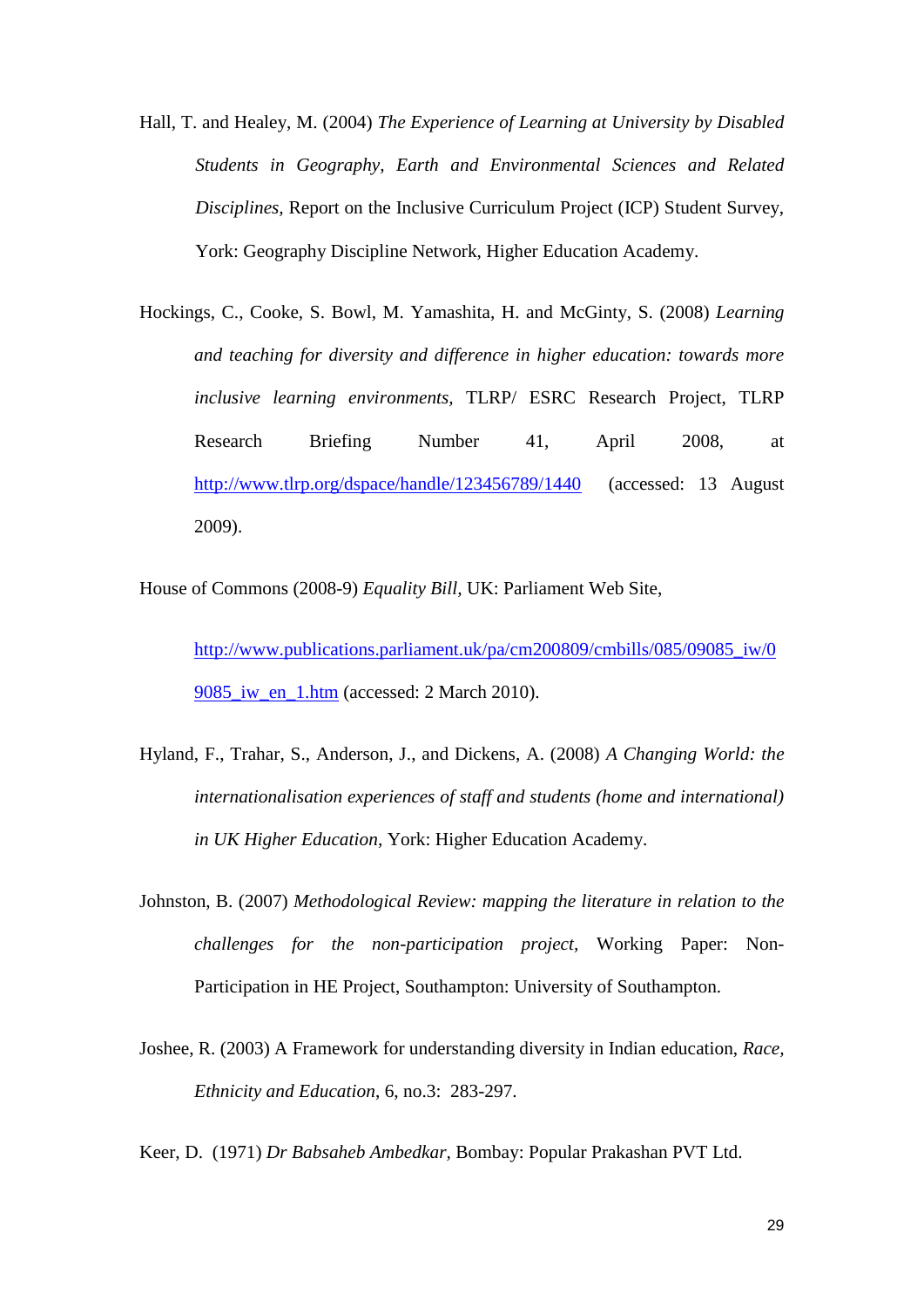Ledwith, S. and Seymour, D. (2001) Home and away: Preparing students for multicultural management, *International Journal of Human Resource Management* 12, no. 8: 1292-1312.

Lunt, I. (2008) Beyond tuition fees? The legacy of Blair's government to higher education *[Oxford Review of Education](http://www.informaworld.com/smpp/title~db=all~content=t713440173)*, [34,](http://www.informaworld.com/smpp/title~db=all~content=t713440173~tab=issueslist~branches=34#v34) no. [6 :](http://www.informaworld.com/smpp/title~db=all~content=g905627239) 741 – 752.

- McDowell, L. and Marples, G. (2001) First catch your student qualitative approaches to research on information and learning technologies, Paper presented at Higher Education Close Up Conference 2, July  $16-18^{th}$ , in Lancaster University.
- Mirza, H.S. (2005) Transcendence Over Diversity: The dynamics of race and gender in higher education, *[Policy Futures in Education,](http://www.wwwords.co.uk/pfie/)* 4, no. 2: 101-113.
- Moore, R. (2000) For Knowledge: tradition, progressivism and progress in education, *Cambridge Journal of Education*, 30, no. 2:17-36.
- Nilekani, N. (2008) *Imagining India: Ideas for the New Century,* New Delhi, India: Penguin Allen Lane.
- Panesar, J. (2003) Life Testimony Perspectives from Asian Women Learners'. In *FACE*- *Attracting and Retaining Learners: Policy and Practice Perspectives*, ed. D. Saunders, R. Payne, H. Jones, A. Mason and J. Storan, 86-98. London: University of East London.
- Pelletier, C. (2003) The Experiences of International Students in Higher Education: a review of unpublished research – report, *UKCOSA*, 27 June 2009, at <http://www.ukcosa.org.uk/images/ioereport.docUTH> (accessed:27 June 2009).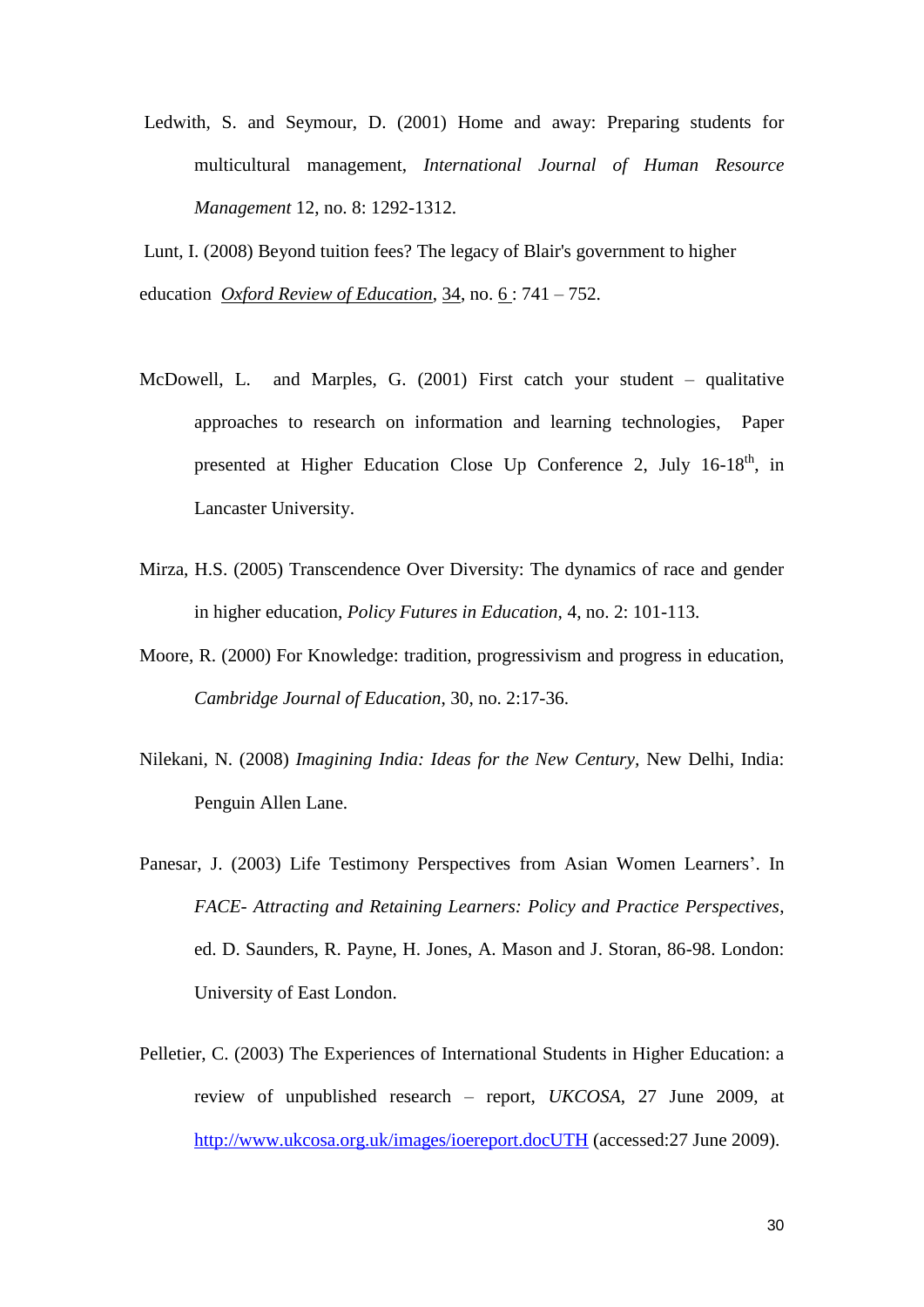- Pickerden, A. (2002) Muslim women in Higher education: new sites of lifelong learning, *International Journal of Lifelong Learning,* 21, no. 1: 37-43.
- Quinn, J. (2003) *Powerful Subjects: Are Women really taking Over the University?* Stoke-on-Trent: Trentham Books.
- Ramsden, B. (2008) *Patterns of higher education institutions in the UK: Eighth report,* Universities UK, September 2008.
- Read, B., Archer, L. and Leathwood, C. (2003) Challenging Cultures? Student Conceptions of "Belonging" and "Isolation" at a Post-1992 University, *Studies in Higher Education,* 28, no. 3:261-277.
- Reay, D. David, M. and Ball, S (2005) *Degrees of Choice*, Stoke-on-Trent: Trentham Books.
- Riddell, S, Tinklin, T. and Wilson, A (2005) *Disabled Students in Higher Education: Perspectives on Widening Access and Changing Policy*, London: RoutledgeFalmer.
- Tett, L. (2004) Mature working-class students in an "elite" university: Discourses of risk, choice and exclusion, *Studies in the Education of Adults*, 36, no. 2: 252- 264.
- Thomas, L, and Quinn, J. (2007*) First generation Entry into Higher education: An International study*, Berkshire: Society for Research into Higher Education and Open University Press.
- Tinto, V. (1993) *Leaving College: rethinking the causes and Cures of Student*  Attrition, 2<sup>nd</sup> Edition, Chicago: University of Chicago Press.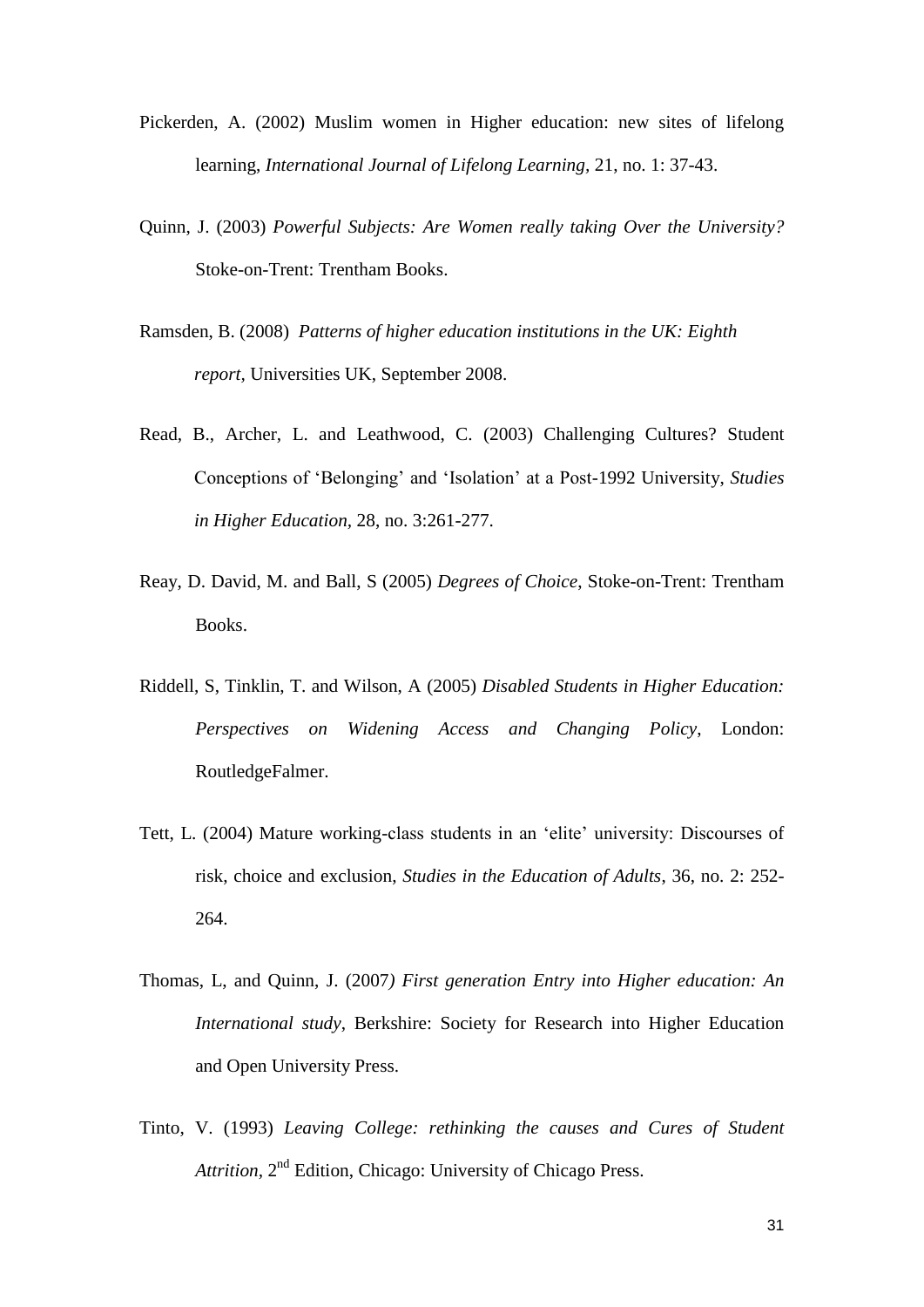- UKCOSA (2004) *Broadening our horizons: international students in UK universities and colleges,* London: UKCOSA.
- Wankhede, G. (2002) Dalits in India: A Critique of the Issues and Challenges, *Think India,* 5/4:38-55.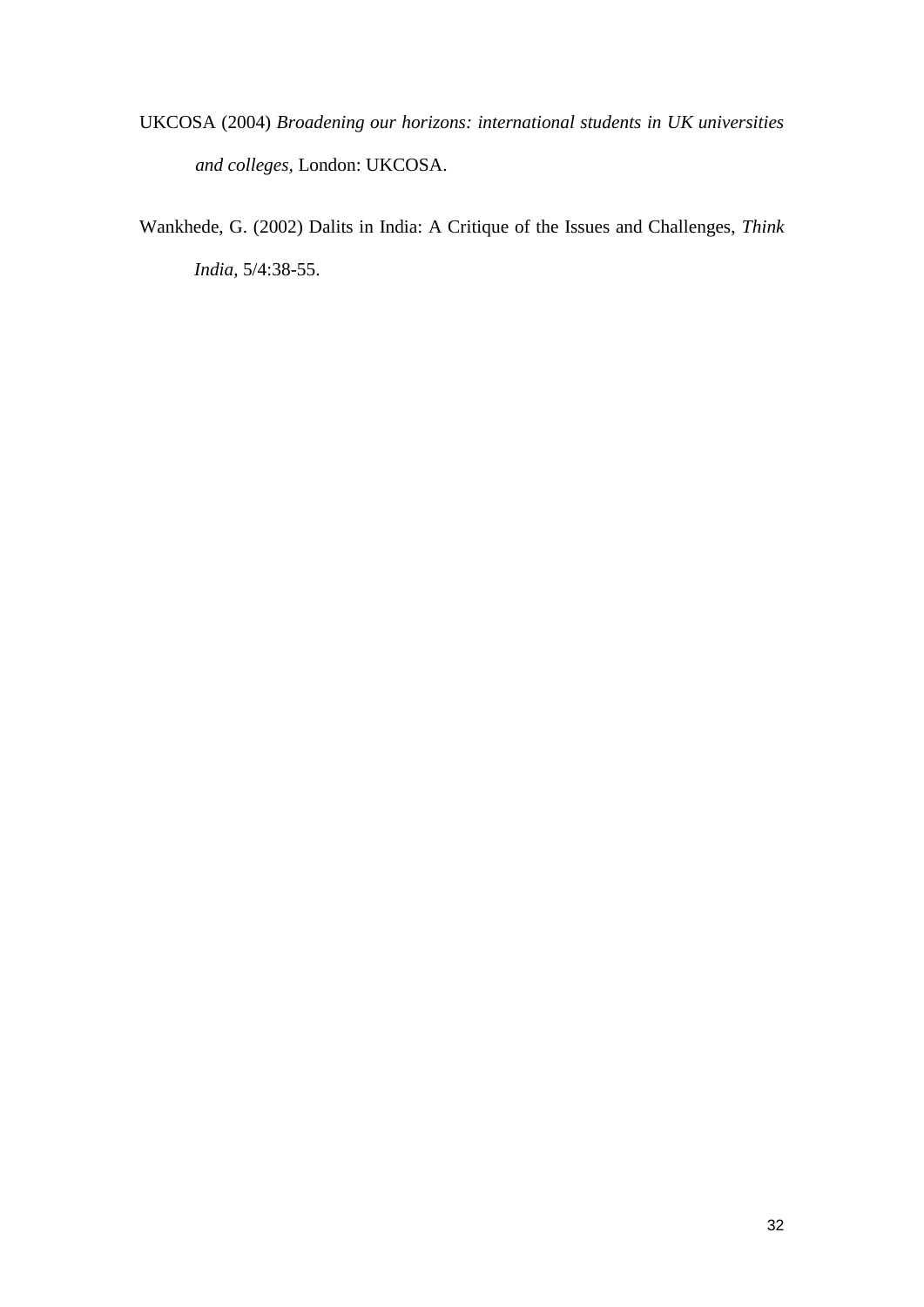### **Appendix 1. Focus groups / Interview questions – UK and India**

- 1. In your experience on campus, do different groups of students and staff get along Ok? Do they mix with each other, seem to understand each other, respect each other and so on?
- 2. Have any of you experienced any tensions between different groups of students, or staff and students on campus?
- (a) If yes, can you give some examples?
- (b) What do you think tends to cause these tensions?
- (c) Any thoughts about how to resolve them?
- 3. Are there any particular places (spaces) or events in the university where different people do come together, build friendships and mix comfortably?
- 4. Are there any specific things which the university can do to
- (a) help build a sense of community and belonging amongst all its different staff and students?
- (b) help counteract any negative perceptions of, and attitudes to, people from different backgrounds?
- 5. What role might different groups (such as staff, student, home, overseas, religious groups) have in building a more integrated community on campus?
- 6. What might a university campus which is both integrated and socially cohesive look like?

Thank you for taking part in this discussion. It's been really helpful!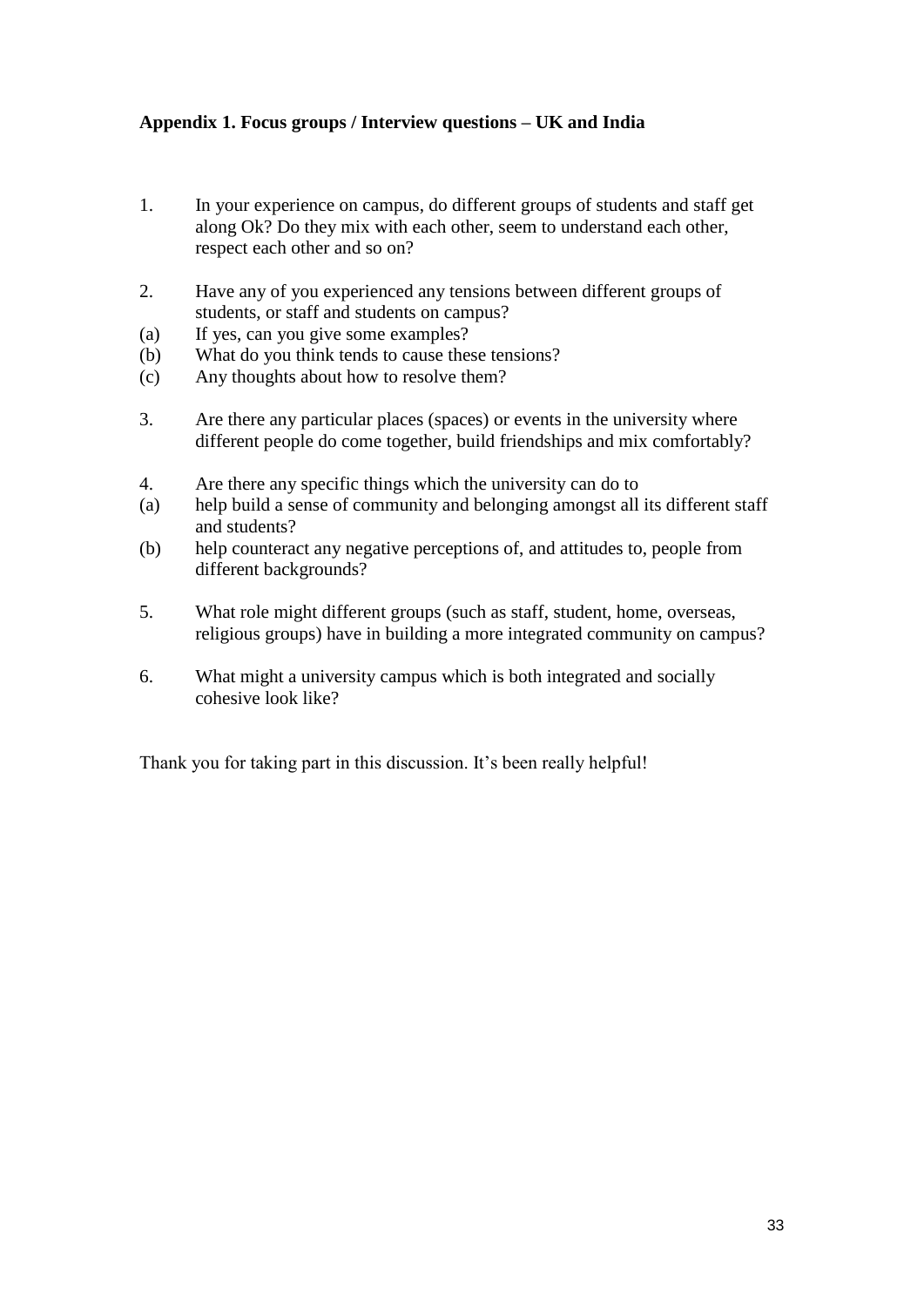# Table 1: Characteristics of Participating HEIs 2007/8 (all in principle English

# medium)

| <b>HE</b>          | <b>Size</b> | <b>Std Composition</b> | <b>Provision</b>    | <b>Priorities/orientation</b>                             |
|--------------------|-------------|------------------------|---------------------|-----------------------------------------------------------|
| <b>Institution</b> |             |                        |                     |                                                           |
| UK: New            | 22,550      | 15% International      | The Arts; Health &  | 'New model uni., business like                            |
| South Shire        | UG &        | 85% UK & EU            | Human Sciences:     | and business facing, shaping                              |
| University         | PG          | 55% female             | Engineering; ICT;   | graduates futures in a global                             |
| (NS)               | students,   | 53% white              | Business; Law;      | environment'; entrepreneurial,                            |
|                    | full and    |                        | Humanities and      | engendering international &                               |
|                    | part-time   |                        | Education           | MC understanding                                          |
| UK: Old            | 14,464      | 17% International      | Health & Life       | 'Making Knowledge work';                                  |
| North City         | UG &        | 83% UK & EU            | Sciences; Design,   | transformative role of HE,                                |
| University         | PG          | 50% female             | Engineering &       | outward-facing, confronting                               |
| (ONC)              | students,   | 47% white              | Technology; Comp,   | inequality & celebrating                                  |
|                    | full and    |                        | Informatics &       | diversity                                                 |
|                    | part-time   |                        | Media; Social &     |                                                           |
|                    |             |                        | Int. Studies;       |                                                           |
|                    |             |                        | Management          |                                                           |
| UK: New            | 5,581       | 5% International       | The Arts;           | 'Excellent, open & progressive                            |
| North City         | UG &        | 95% UK & EU            | Education:          | HE that embraces difference,                              |
| University         | PG, full    | 71% female             | Theology;           | challenges prejudice and                                  |
| (NNC)              | and part-   | 95% white              | Business; Health &  | promotes justice'; Anglican                               |
|                    | time        | 45% mature             | Life Sciences       | foundation,                                               |
|                    |             |                        |                     | personal/professional                                     |
|                    |             |                        |                     | development, life-long                                    |
| <b>INDIA:</b>      | 994 UG      | 3.5% International     | Social Science &    | learning, sustainable                                     |
| International      | & PG        | 96.5% Indian           | Social Work;        | 'Towards a people-centred                                 |
| city-based         | (PG big     | 50% female             | Health; Rural       | tomorrow'; Social Justice;<br>Professionals for practice; |
| Deemed             | majority)   | 1% white               | Development,        | research and teaching, reaching                           |
| University         | students,   | 50% reservation        | Management;         | out to the wider community                                |
| (IDU)              | full-time   | (15% SC, 8%)           | Media; Cultural &   |                                                           |
|                    |             | ST, 27% OBC)           | Education           |                                                           |
| <b>INDIA:</b>      | 100 PG      | 1% International       | 1yr Full-time       | 'Share, Care, Learn & Grow';                              |
| Specialist         | students,   | 99% Indian             | secondary BEd       | Sikh foundation - secular                                 |
| HE city-           | full-time,  | 80% female             | (teacher education) | environment; special attention                            |
| based              | studying    | 0% white               | under Faculty of    | to academically challenged and                            |
| College            | <b>UG</b>   | 50% reservation        | Arts                | vernacular students                                       |
| (SHEC)             | course      | for Punjabi            |                     |                                                           |
|                    |             | students               |                     |                                                           |